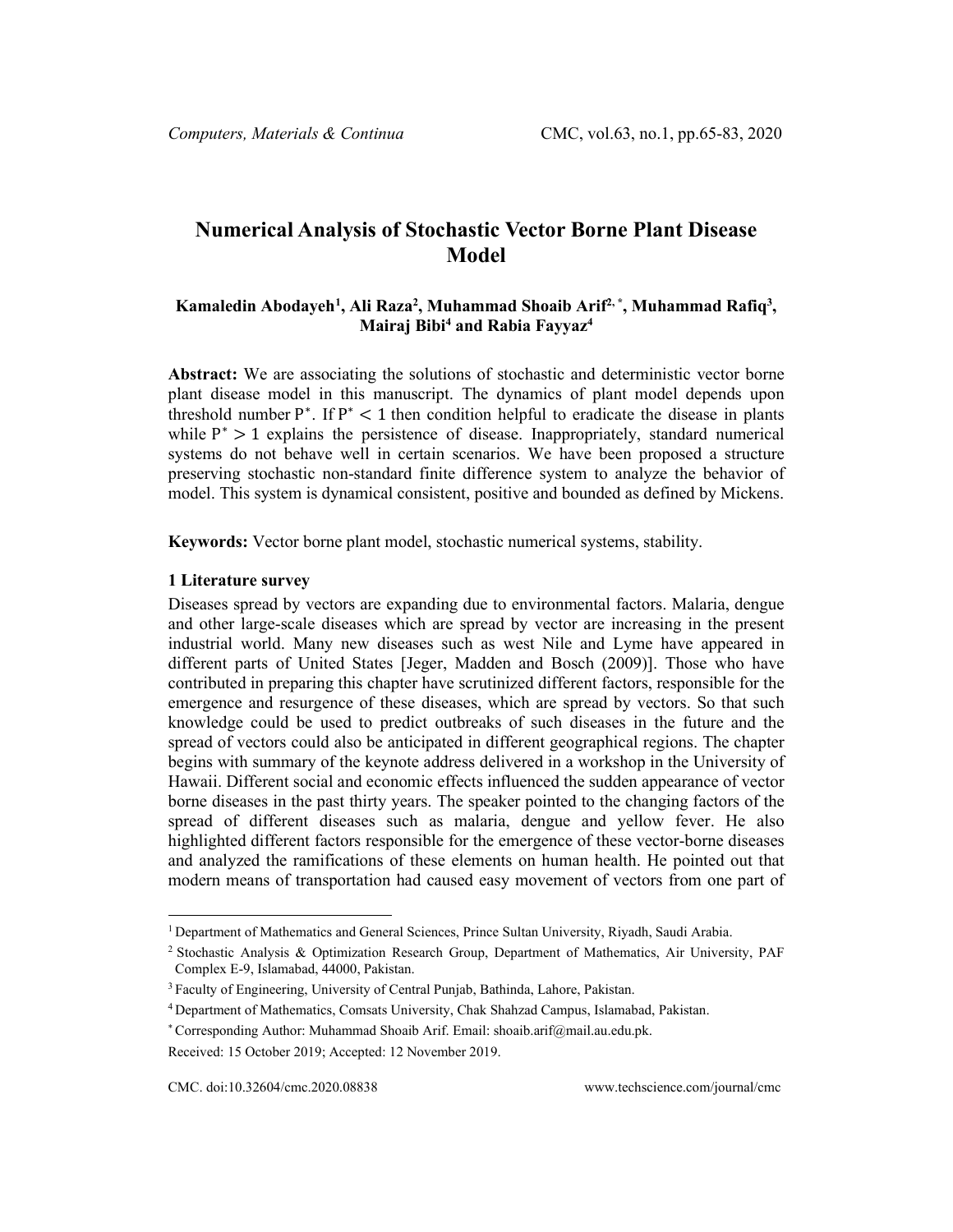the world to another which resulted in dispersion of diseases, while it was not easy in the past. Gabler is of the opinion that it is necessary to check the free transportation of vectors and other pathogens through modern means of transportation in order to prevent the emergence of these diseases. Fish of Yale university emphasized on the fact that constant growth of tick-borne diseases in north eastern parts of the United States are linked with the eradication of forests in that region; he described this in his presentation in Yale university [Grilli and Holt (2000); Madden, Jeger and Bosch (2000)]. Lynne disease was not known previously but it became the most ubiquitous disease within twenty years. Moreover, black legged deer ticks served as a vector for Ana plasma phago-cytophilic, a bacterium responsible for causing illness resembling flue which is called human granulocytic anaplasmosis. The developed insects of these species feed only on a deer while the immature insects feed and transmit diseases causing bacteria to the human. The reduction in agriculture and forest area in the north eastern part of the United States in the past few decades have provided conducive environment for the growth and development of white-tailed deer, other ticks they carry and also bacteria's they carry. Fish observed that many foreign tick-borne arboviruses could infect numerous human feeding kinds of ticks present in United States.

Plant diseases caused by vectors have many environmental and epidemiological characteristics with human beings and animals. But they are examined and studied separately. Rodrigo Almeida from the university of California, Berkeley is of the view that new approach on the nature of diseases caused by vectors could be acquired by sharing of instruments and knowledge among different research communities through plant system [Blum, Bresson, Zahid et al. (2018); Severns, Sackett, Farberet et al. (2019)]. Large number of experiments can be executed with variety of hosts, vectors and pathogens, which could be helpful in addressing ecological and evolutionary theories on pathogen range and efficiency of transmission connected with many kinds of diseases caused by arthropod. In Africa, the early warning system checked a major outbreak of rift valley fever, because the association was strong enough to develop risk maps that forecast the outbreak of disease in 2007 [Keeling and Rohani (2008); Shoji and Ozaki (1997)]. These predictions may enable to anticipate the changes of dispersion of diseases on world level. This helped the health and the agricultural authorities to monitor and control the diseases also reducing the cost.

Jonathan Patz from the university of Wisconsin, Madison has made two contributions and also co-authored discussed the probable consequences of global climate change on the appearance of diseases caused by vectors. Patz and Olson, who wrote the first paper, gave an outline of the consequences of climate change on the danger of emergence of disease at both global and indigenous level. Subsequently Patz and Uejio, added the detailed proofs of the effects of climate change on Lyme disease and WNV, the most dominant diseases caused by vectors in North America. Pathogens born in vectors are prone to changes in climate because they affect the survival of vector, its reproduction, feeding and biting, reproduction by replication and incubation and the effectiveness of pathogen transmission in various hosts. The writers' analyses prove that average rise in global temperature would widen the territorial range of malaria in Africa and would increase the probability of emergence of dengue worldwide. However, they concentrated more on higher chances of the emergence of disease in local environments caused by practices of land use. For example, deforestation, cultivation and the building of dams. The writers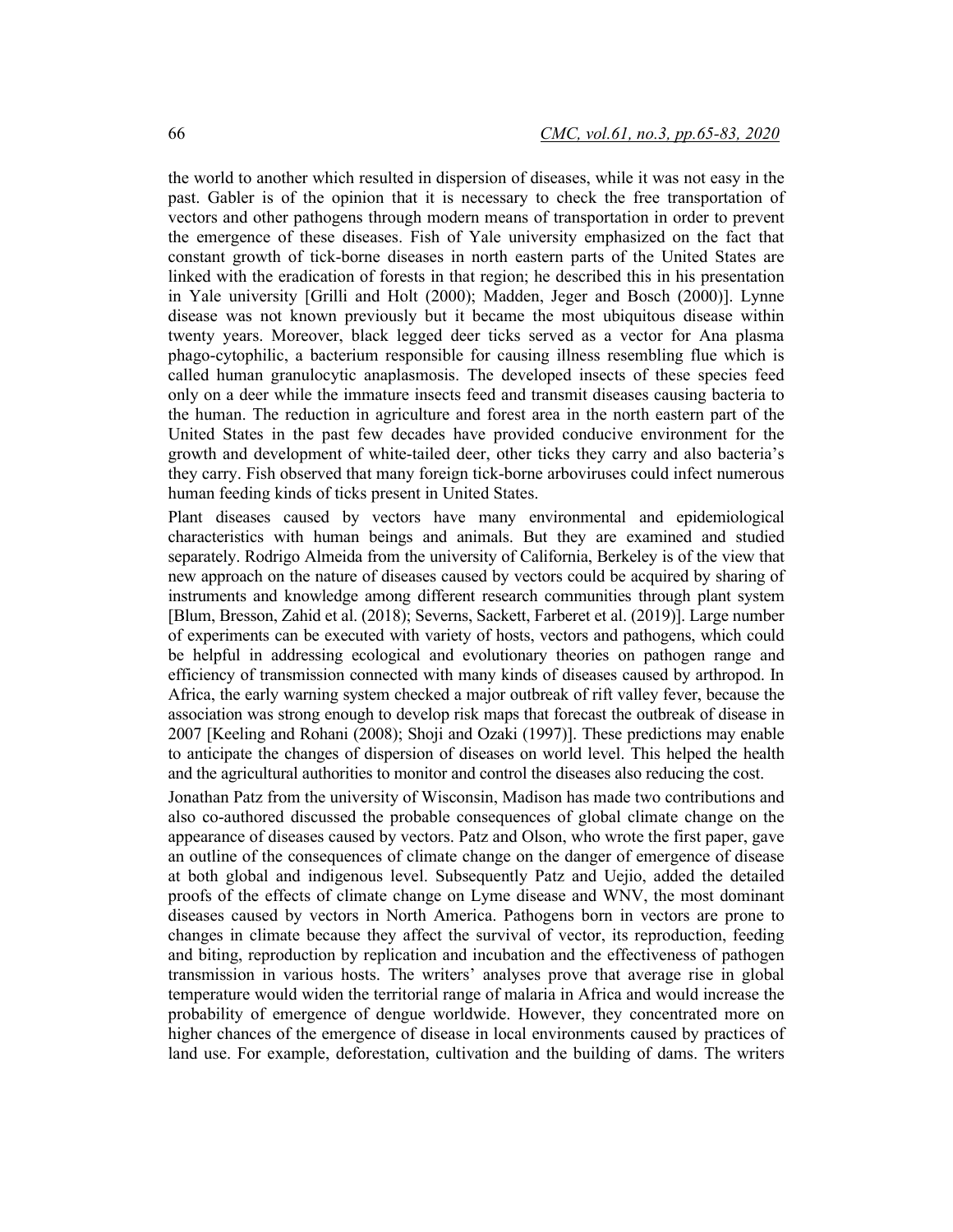have endorsed an opinion that assessment of risk for diseases caused by vectors should include meticulous analysis of the repercussions of land use on climate and weather, ecosystem, diversity of living beings. Vector-borne diseases were the major health challenges in the beginning of twentieth century [Cunniffe and Gilligan (2011); Jeger, Holt, Bosch et al. (2004)]. Later other diseases caused by vectors were highlighted as major causes of disease in humans and domestic animals. With the better understanding of the history and causes of disease, it became possible to prevent and check these diseases with high success. After the second world war, prevention and control of vectors increased because of the invention of new chemicals such as insecticides, drugs and vaccines. Most of the major vector borne diseases controlled by 1960 while more serious efforts were directed to control those diseases which were not controlled at that time by new drugs and vaccines [Cai and Li (2010); Meng and Li (2010)].

A lot of papers have presented on vector borne plant disease dynamics in Madden et al. [Madden, Jeger and Bosch (2000)]. Stochastic differential equation models play an essential role in many branches of applied sciences such as industries, including population dynamics, finance, mechanics, medicine and biology as they provide an extra degree of realism compared to their deterministic counterpart [Bayram, Partal and Buyukoz (2018)]. The main question of this article is to restore the dynamical properties of model by developed stochastic systems [Mickens (1994); Mickens (2005); Mickens (2005); Cresson and Pierret (2014)]? So, we shall construct the implicitly driven explicit system for the given model under the rules presented by Mickens.

This article based on the following sections:

In section two, we have explained the deterministic plant disease model and its states. In section three, we have presented the stochastic numerical systems for plant disease model and its stability analysis. In fifth section, we have presented the results discussion and coming directions.

#### **2 Deterministic plant model**

In this way, we consider the deterministic plant model [Shi, Zhao and Tang (2014)]. Let, an arbitrary time 't', the whole plants population is divided to various classes like  $S(t)$  represents susceptible plant hosts, I(t) represents infected plant hosts, R(t) represents recovered plant hosts. Similarly, the vector (insects) population is subdivided into two compartments namely  $X(t)$  which represents density of the susceptible vectors and  $Y(t)$  represents density of the infected. The communication dynamics of plant model as shown in Fig. 1.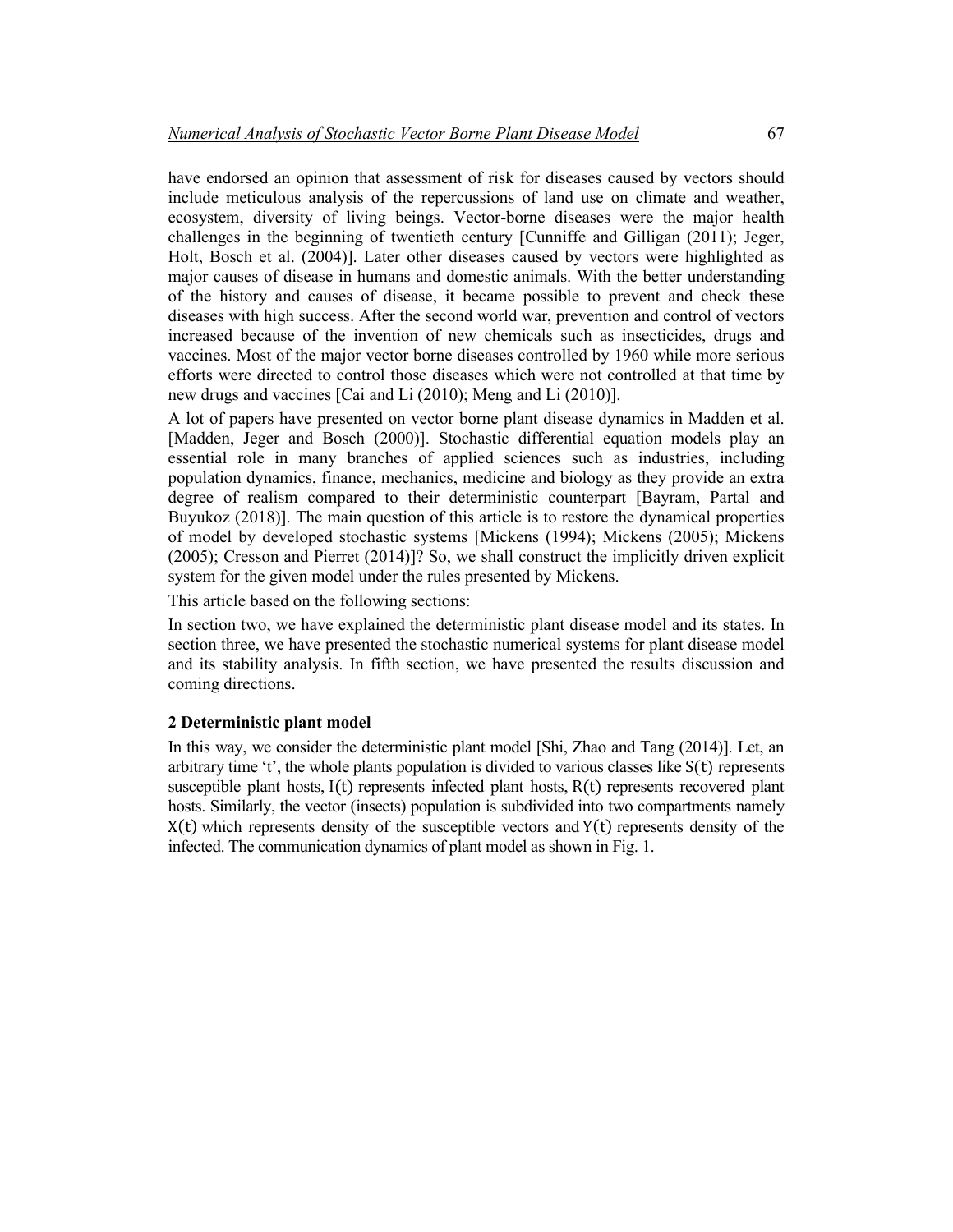

**Figure 1:** Flow map of plant disease model

The model parameters are described as K (denote the sum of total plant hosts), N (denotes the sum of total insect vectors density),  $\beta_1$  (denotes the infection ratio),  $\beta_p$  (denotes the biting rate of an infected vector),  $\beta_s$  (denotes the infection incidence of plant model),  $\alpha_1$  (denotes the force of infection host),  $\alpha_p$  (denotes the force of infection vector),  $\alpha_s$  (denotes the ratio of infection of plants),  $\gamma$  (denotes the force of recovered hosts),  $\mu$ (denotes the natural death rate of plant hosts), Λ (denotes the birth or immigration of insect vectors), m (denotes the natural death rate of insect vectors) and d (denotes the disease-induced mortality of infected hosts).

The governing equations of plant model are given below as

$$
\frac{dS(t)}{dt} = \mu K - \mu S(t) - \left(\frac{\beta_P Y(t)}{1 + \alpha_P Y(t)} + \frac{\beta_S I(t)}{1 + \alpha_S I(t)}\right) S(t)
$$
\n
$$
\frac{dI(t)}{dt} = \left(\frac{\beta_P Y(t)}{1 + \alpha_P Y(t)} + \frac{\beta_S I(t)}{1 + \alpha_S I(t)}\right) S(t) - \omega I(t).
$$
\n
$$
\frac{dR(t)}{dt} = \gamma I(t) - \mu R(t).
$$
\n
$$
\frac{dX(t)}{dt} = \Lambda - \frac{\beta_I I(t) X(t)}{1 + \alpha_I I(t)} - mX(t).
$$
\n
$$
\frac{dY(t)}{dt} = \frac{\beta_I I(t)}{1 + \alpha_I I(t)} \left(\frac{\Lambda}{m} - Y(t)\right) - mY(t)
$$
\nwhere N = X(t) + Y(t) and S(t) + I(t) + R(t) = K.

The reduced form of plant model (1) is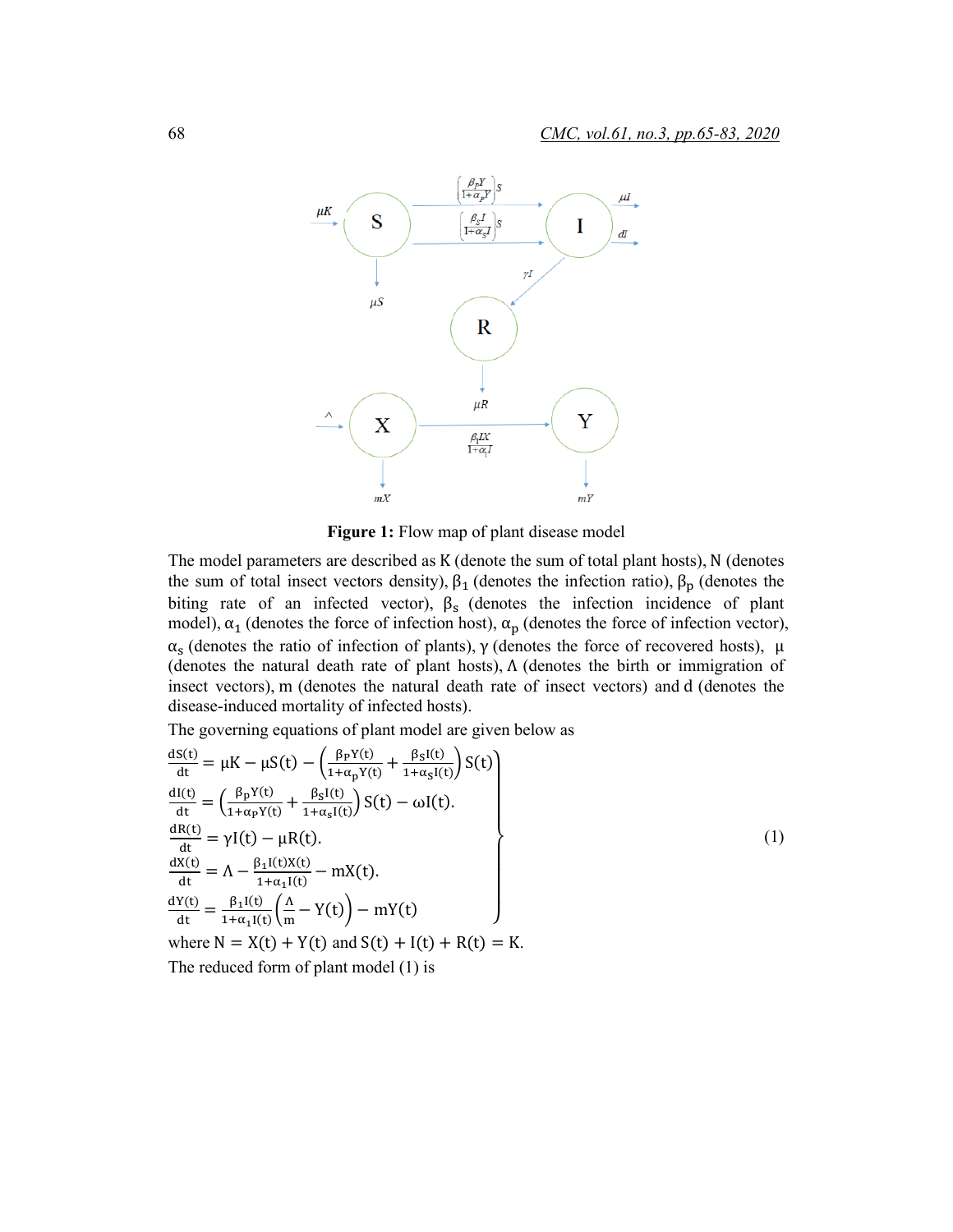$$
\frac{dS(t)}{dt} = \mu(K - S(t)) - \left(\frac{\beta_P Y(t)}{1 + \alpha_P Y(t)} + \frac{\beta_S I(t)}{1 + \alpha_S I(t)}\right) S(t) + dI(t),
$$
\n
$$
\frac{dI(t)}{dt} = \left(\frac{\beta_P Y(t)}{1 + \alpha_P Y(t)} + \frac{\beta_S I(t)}{1 + \alpha_S I(t)}\right) S(t) - \omega I(t),
$$
\n
$$
\frac{dY(t)}{dt} = \frac{\beta_1 I(t)}{1 + \alpha_1 I(t)} \left(\frac{\Lambda}{m} - Y(t)\right) - mY(t),
$$
\nwhere  $\omega = d + \mu + \gamma$ . (2)

#### *2.1 Equilibria of plant model*

The equilibria of plant model (2) can be categorized as: Disease-free equilibrium,  $D_1 = (K, 0, 0)$ . Endemic equilibrium,  $E_1 = (S^0, I^0, Y^0)$ .  $S^{\text{o}} = K - \left(1 + \frac{\gamma}{\mu}\right)I^{\text{o}}, I^{\text{o}} = \frac{-B \pm \sqrt{B^2 - 4AC}}{2A}$  and  $Y^{\text{o}} = \frac{\beta_1 \Lambda I^{\text{o}}}{m \beta_1 I^{\text{o}} + m^2 (I)}$  $\frac{1}{\ln \beta_1 I^0 + \ln^2 (I + \alpha_1 I^0)}$ where,  $P^* = \frac{\beta_s K}{\omega} + \frac{\beta_1 \beta_p \Lambda K}{m^2 \omega}$  $A = (\mu + \gamma)(\beta_{p}\beta_{1}\alpha_{s}\Lambda + m\beta_{1}\beta_{s} + m^{2}\beta_{s}\alpha_{1} + \beta_{s}\beta_{p}\beta_{1}\Lambda),$  $B = (\mu + \gamma)(\beta_P \beta_1 \Lambda + \beta_S m^2) - \mu K(m \beta_1 \beta_S \alpha_1 \beta_S m^2 \beta_P \beta_S \beta_1 \Lambda + \beta_P \beta_1 \alpha_S \Lambda) +$  $\mu\omega(m\beta_1 + \alpha_1 m^2 + \alpha_n \beta_1 \Lambda + m^2 \alpha_s)$ and  $C = \mu m^2 \omega (1 - P^*)$ .

Note that P<sup>∗</sup> is the reproductive number of the plant model (2) which will decide that weather disease will persists or it will die out. The reproductive number has important role in the disease dynamics of plants.

#### **3 Stochastic plant model**

The deterministic plant model (2) can be extended to stochastic differential equations (SDEs) as follows.

Let  $V = [S(t), I(t), Y(t)]^T$  We are supposed to calculate the expectations  $E^*[\Delta V]$  and E∗[∆V∆VT]. The transition probabilities have presented in Tab. 1.

| <b>Transition</b>                       | <b>Probabilities</b>                                                                                               |
|-----------------------------------------|--------------------------------------------------------------------------------------------------------------------|
| $(\Delta V)_1 = [1 \ 0 \ 0]^T$          | $P_1 = \mu K \Delta t$                                                                                             |
| $(\Delta V)_2 = [-1 \ 0 \ 0]^T$         | $P_2 = \mu S(t) \Delta t$                                                                                          |
| $(\Delta V)_3 = [-1 \ 1 \ 0]^T$         | $P_3 = \left(\frac{\beta_P Y(t)}{1 + \alpha_P Y(t)} + \frac{\beta_S I(t)}{1 + \alpha_S I(t)}\right) S(t) \Delta t$ |
| $(\Delta V)_4 = [0 \quad -1 \quad 0]^T$ | $P_{\scriptscriptstyle{A}} = \omega I(t) \Delta t$                                                                 |
| $(\Delta V)_{5} = [0 \ 0 \ 1]^T$        | $P_5 = \frac{\beta_1 I(t)}{1 + \alpha_2 I(t)} \left(\frac{A}{m}\right) \Delta t$                                   |
| $(\Delta V)_{6} = [0 \ 0 \ -1]^{T}$     | $P_6 = \left(\frac{\beta_1 I(t)}{1+\alpha_2 I(t)} + m\right) Y(t) \Delta t$                                        |

**Table 1:** Possibilities in the process of plant model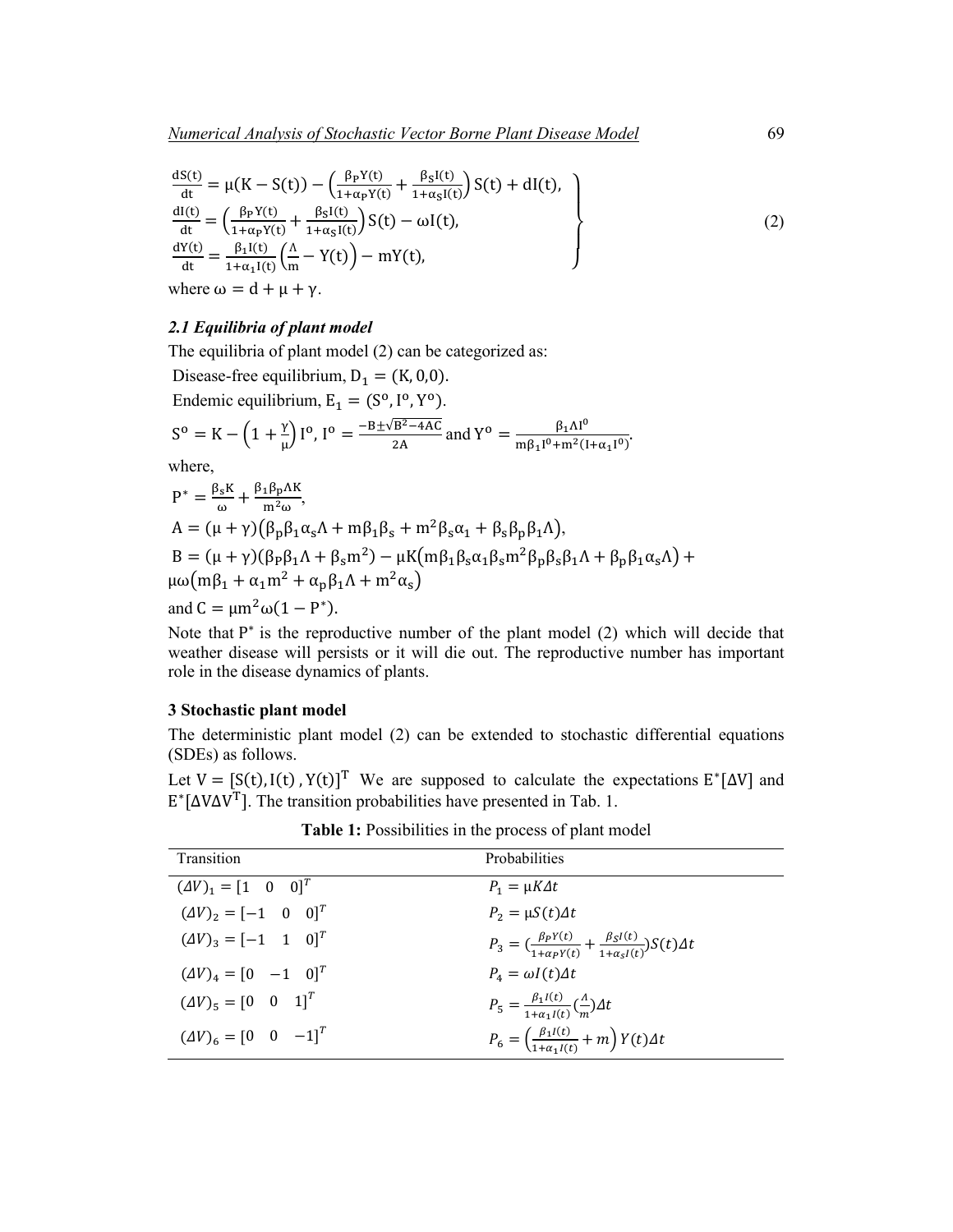$$
E^*[\Delta V] = \sum_{i=1}^6 P_i (\Delta V)_i.
$$
  
\nExpectation =  $E^*[\Delta V] = \begin{cases} \mu K - \mu S - (\frac{\beta_P Y(t)}{1 + \alpha_P Y(t)} + \frac{\beta_S I(t)}{1 + \alpha_S I(t)}) S(t) \\ \frac{\beta_I I(t)}{1 + \alpha_P Y(t)} + \frac{\beta_S I(t)}{1 + \alpha_S I(t)}) S(t) - \omega I(t) \end{cases} \Delta t.$   
\nVar=  $E^*[\Delta V \Delta V^T] = \sum_{i=1}^n P_i [(\Delta V)_i] [(\Delta V)_i]^T.$   
\n $E^*[\Delta V \Delta V^T] = \begin{bmatrix} V_{11} & V_{12} & V_{13} \\ V_{21} & V_{22} & V_{23} \\ V_{31} & V_{32} & V_{33} \end{bmatrix} \Delta t.$   
\nwhere,  $V_{11} = \mu K \Delta t + \mu S \Delta t + (\frac{\beta_P Y(t)}{1 + \alpha_P Y(t)} + \frac{\beta_S I(t)}{1 + \alpha_S I(t)}) S(t)$ ,  $V_{12} = -(\frac{\beta_P Y(t)}{1 + \alpha_P Y(t)} + \frac{\beta_S I(t)}{1 + \alpha_S I(t)}) S(t)$ ,  $V_{22} = (\frac{\beta_P Y(t)}{1 + \alpha_P Y(t)} + \frac{\beta_S I(t)}{1 + \alpha_S I(t)}) S(t) + \omega I(t), V_{23} = 0$   
\n $V_{31} = 0, V_{32} = 0, V_{33} = \frac{\beta_I I(t)}{1 + \alpha_I I(t)} (\frac{\Delta}{m}) + (\frac{\beta_I I(t)}{1 + \alpha_I I(t)} + m) Y(t).$   
\nSo, we can write,  
\n $\frac{dY(t)}{dt} = V(Y(t), t) + L(Y(t), t) \frac{dB(t)}{dt}.$   
\nwhere,  $f(V(t), t) = \frac{E^*[\Delta V]}{\Delta t}$  and  $L(V(t), t) = \sqrt{\frac{E^*[\Delta V \Delta V^T]}{\Delta t}}$  So,  
\n $dV(t) = f(V(t), t) dt + L(V(t), t) dB(t).$   
\nThe Eq. (3) is called stochastic differential equation of plant model (2) with initial

The Eq. (3) is called stochastic differential equation of plant model (2) with initial conditions  $V(0) = V_0 = [700, 200, 10]^T$ ,  $0 \le t \le T$ .

## *3.1 Euler maruyama system*

The given system could be presented in [Maruyama (1955)] and biological data has been presented [Shi, Zhao and Tang (2014)]. (see Tab. 2).

|                   | <b>Values (Days)</b> |      |  |
|-------------------|----------------------|------|--|
| <b>Parameters</b> | VFE                  | EE   |  |
| K                 | 1000                 | 1000 |  |
| $\beta_1$         | 0.0025               | 0.01 |  |
| $\beta_P$         | 0.0025               | 0.02 |  |
| $\beta_{\rm S}$   | 0.0001               | 0.01 |  |
| $\alpha_1$        | 0.1                  | 0.1  |  |
| $\alpha_{\rm P}$  | 0.2                  | 0.2  |  |

**Table 2:** Values of Parameters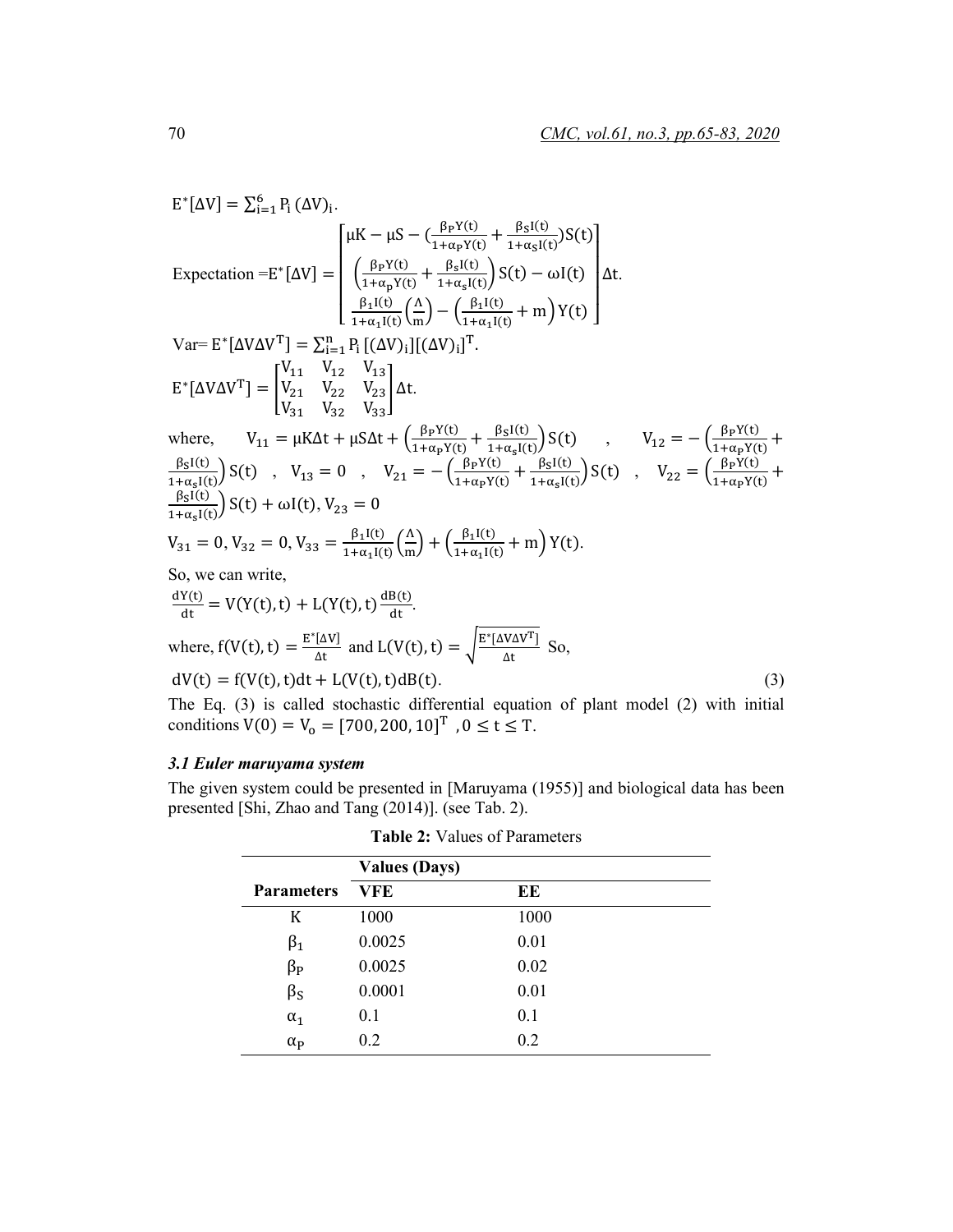| $\alpha_{\rm S}$ | 0.2   | 0.2   |  |
|------------------|-------|-------|--|
| $\gamma$         | 0.4   | 0.4   |  |
| μ                | 0.1   | 0.1   |  |
| Λ                | 5     | 5     |  |
| m                | 0.3   | 0.3   |  |
| d                | 0.1   | 0.1   |  |
| $\sigma_1$       | 0.004 | 0.004 |  |
| $\sigma_2$       | 0.003 | 0.003 |  |
| $\sigma_3$       | 0.02  | 0.02  |  |

System (3) could be written as follows:

 $V_{n+1} = V_n + f(V_n, t)\Delta t + L(V_n, t)\Delta B(t).$ 

where ' $\Delta t$ ' denotes the time step size. The disease-free equilibrium is  $D_1 = (1000, 0, 0)$ and the reproductive number  $P^* = 0.7454 < 1$  means disease is controlled in the population of plants. The endemic equilibrium is  $E_1 = (569.7,86.07,3.833)$  and the reproductive number  $P^* = 35.1852 > 1$  means disease is endemic in the population of plants [Bayram, Partal and Buyukoz (2018)].

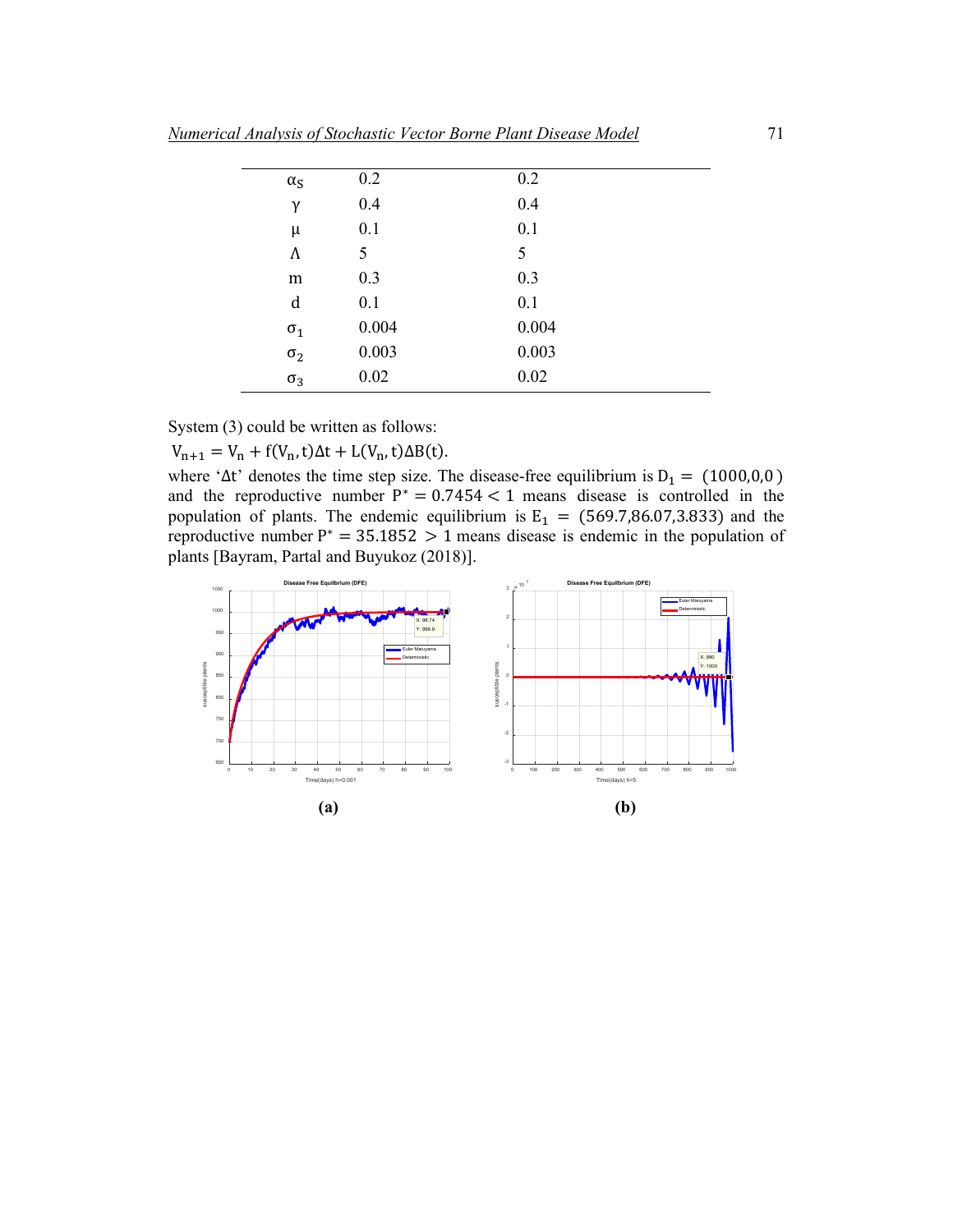

**Figure 2: (a)** Susceptible plants at  $h = 0.001$  for DFE **(b)** Susceptible plants at  $h = 5$  for DFE (c) Infected insect vectors at  $h = 0.1$  for EE (d) Infected insect vectors at  $h = 5$  for EE

#### *3.2 Non-parametric perturbation of stochastic plant model*

One more method to constitute SDEs from the deterministic ODEs that we shall insert the stochasticity in each equation of system (2) as follows [Allen and Burgin (2000); Allen (2007); Allen, Allen, Arciniega et al. (2008); Raza, Arif and Rafiq (2019)]:

$$
dS(t) = \left[\mu(K - S(t)) - \left(\frac{\beta_P Y(t)}{1 + \alpha_P Y(t)} + \frac{\beta_S I(t)}{1 + \alpha_S I(t)}\right) S(t)\right] dt + \sigma_1 S(t) \Delta B_1(t)
$$
  
\n
$$
dI(t) = \left[\left(\frac{\beta_P Y(t)}{1 + \alpha_P Y(t)} + \frac{\beta_S I(t)}{1 + \alpha_S I(t)}\right) S(t) - \omega I(t)\right] dt + \sigma_2 I(t) \Delta B_2(t)
$$
  
\n
$$
dY(t) = \left[\frac{\beta_I I(t)}{1 + \alpha_I I(t)} \left(\frac{\Lambda}{m} - Y(t)\right) - mY(t)\right] dt + \sigma_3 Y(t) \Delta B_3(t)
$$
\n(4)

where  $\sigma_1$ ,  $\sigma_2$  and  $\sigma_3$  are stochasticity of each compartment of plant model and B<sub>i</sub>(t), (j = 1,2,3) are the independent Brownian motions [Raza, Arif and Rafiq (2019); Raza, Arif, Rafiq et al. (2019); Arif, Raza, Rafiq et al. (2019); Arif, Raza, Rafiq et al. (2019)]. Hence, we introduced a more advanced stochastic numerical system to discover the solution of model.

#### *3.2.1 Stochastic euler system*

The given model (4) could be written as follows [Raza, Arif and Rafiq (2019); Raza, Arif, Rafiq et al. (2019); Arif, Raza, Rafiq et al. (2019); Arif, Raza, Rafiq et al. (2019)]:

$$
S^{n+1}(t) = S^{n}(t) + h \left[ \mu \left( K - S^{n}(t) \right) - \left( \frac{\beta_{p} Y^{n}(t)}{1 + \alpha_{p} Y^{n}(t)} + \frac{\beta_{s} I^{n}(t)}{1 + \alpha_{s} I^{n}(t)} \right) S^{n}(t) + \sigma_{1} S^{n}(t) \Delta B_{1}(t) \right]
$$
  
\n
$$
I^{n+1}(t) = I^{n}(t) + h \left[ \left( \frac{\beta_{p} Y^{n}(t)}{1 + \alpha_{p} Y^{n}(t)} + \frac{\beta_{s} I^{n}(t)}{1 + \alpha_{s} I^{n}(t)} \right) S^{n}(t) - \omega I^{n}(t) + \sigma_{2} I^{n}(t) \Delta B_{2}(t) \right]
$$
  
\n
$$
Y^{n+1}(t) = Y^{n}(t) + h \left[ \frac{\beta_{1} I^{n}(t)}{1 + \alpha_{1} I^{n}(t)} \left( \frac{\Delta}{m} - Y^{n}(t) \right) - m Y^{n}(t) + \sigma_{3} Y^{n}(t) \Delta B_{3}(t) \right]
$$
  
\n(5)

where h is step length of time. We use MATLAB program for numerical experiments taking biological data given in Shi et al. [Shi, Zhao and Tang (2014)]. (see Tab. 2).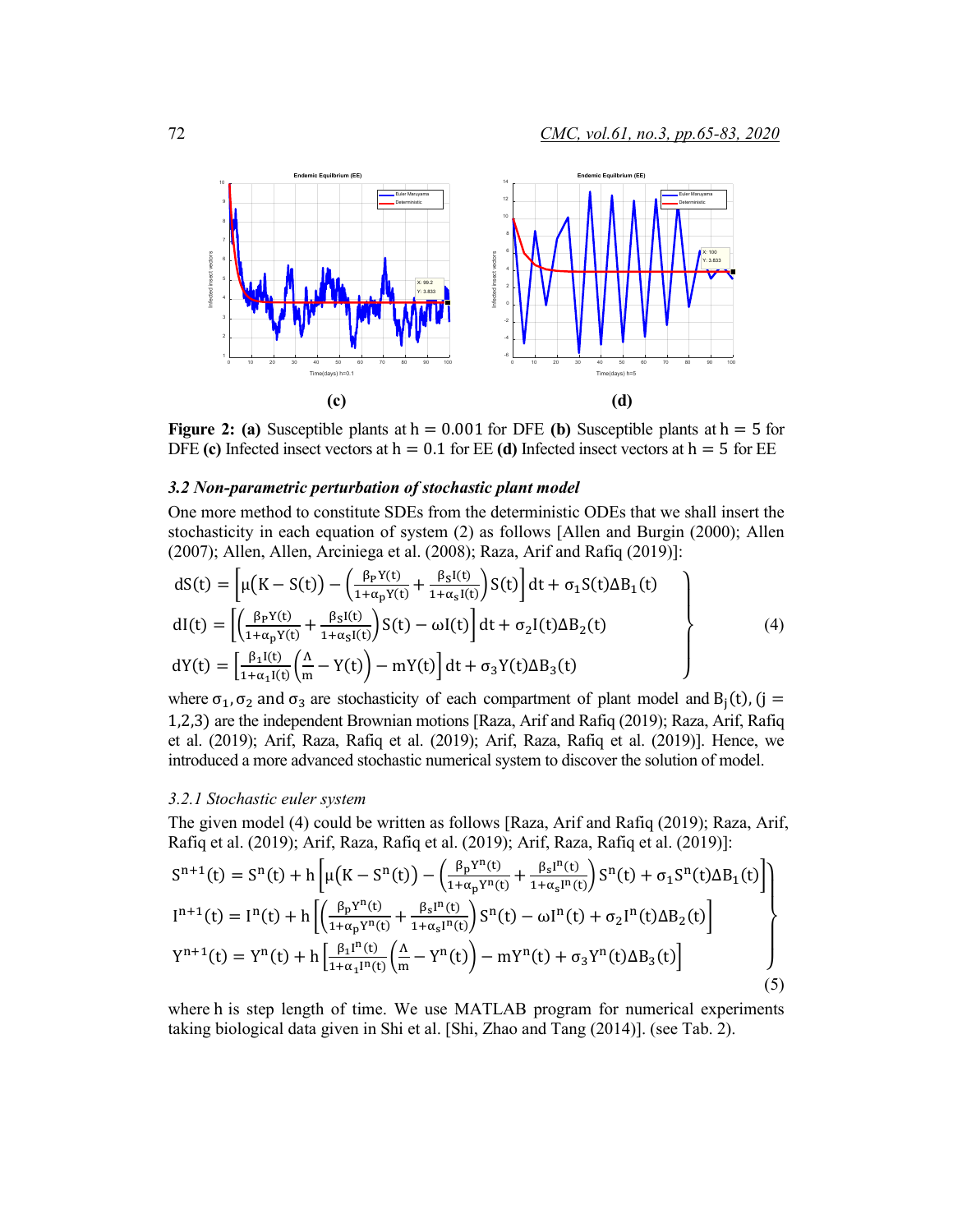

**Figure 3:** (a) Susceptible plants at  $h = 0.1$  for DFE (b) Susceptible plants at  $h = 4$  for DFE **(c)** Infected insect vectors at  $h = 0.1$  for EE **(d)** Infected insect vectors at  $h = 3$  for EE

## *3.2.2 Stochastic runge kutta system*

The given model (4) could be written as follows [Raza, Arif and Rafiq (2019); Raza, Arif, Rafiq et al. (2019); Arif, Raza, Rafiq et al. (2019); Arif, Raza, Rafiq et al. (2019)]: First stage

$$
A_{1} = h \left[ \mu \left( K - S^{n}(t) \right) - \left( \frac{\beta_{P} Y^{n}(t)}{1 + \alpha_{P} Y^{n}(t)} + \frac{\beta_{S} I^{n}(t)}{1 + \alpha_{S} I^{n}(t)} \right) S^{n}(t) + \sigma_{1} S^{n}(t) \Delta B_{1}(t) \right]
$$
  
\n
$$
B_{1} = h \left[ \left( \frac{\beta_{P} Y^{n}(t)}{1 + \alpha_{P} Y^{n}(t)} + \frac{\beta_{S} I^{n}(t)}{1 + \alpha_{S} I^{n}(t)} \right) S^{n}(t) - \omega I^{n}(t) + \sigma_{2} I^{n}(t) \Delta B_{2}(t) \right]
$$
  
\n
$$
C_{1} = h \left[ \frac{\beta_{1} I^{n}(t)}{1 + \alpha_{1} I^{n}(t)} \left( \frac{\Lambda}{m} - Y^{n}(t) \right) - m Y^{n}(t) + \sigma_{3} Y^{n}(t) \Delta B_{3}(t) \right]
$$
  
\nSecond stage

Second stage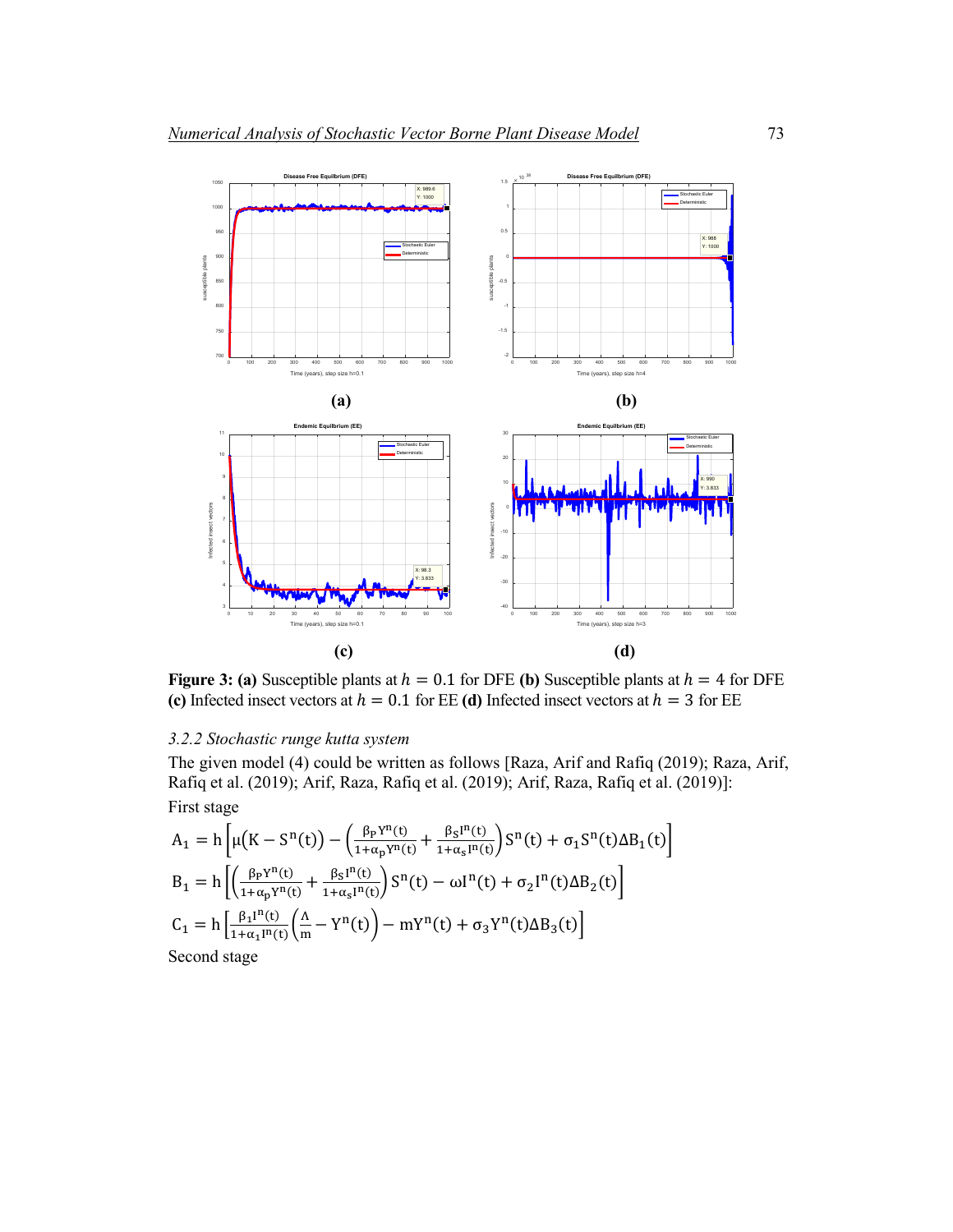$$
A_{2} = h \left[ \mu \left( K - \left( S^{n}(t) + \frac{A_{1}}{2} \right) \right) - \left( \frac{\beta_{P} \left( Y^{n}(t) + \frac{C_{1}}{2} \right)}{1 + \alpha_{P} \left( Y^{n}(t) + \frac{C_{1}}{2} \right)} + \frac{\beta_{S} \left( I^{n}(t) + \frac{B_{1}}{2} \right)}{1 + \alpha_{S} \left( I^{n}(t) + \frac{B_{1}}{2} \right)} \right) \left( S^{n}(t) + \frac{A_{1}}{2} \right) + o_{1} \left( S^{n}(t) + \frac{A_{1}}{2} \right) \Delta B_{1}(t)
$$
\n
$$
B_{2} = h \left[ \left( \frac{B_{P} \left( Y^{n}(t) + \frac{C_{1}}{2} \right)}{1 + \alpha_{P} \left( Y^{n}(t) + \frac{C_{1}}{2} \right)} + \frac{\beta_{S} \left( I^{n}(t) + \frac{B_{1}}{2} \right)}{1 + \alpha_{S} \left( I^{n}(t) + \frac{B_{1}}{2} \right)} \right) \left( S^{n}(t) + \frac{A_{1}}{2} \right) - \omega \left( I^{n}(t) + \frac{B_{1}}{2} \right) + o_{2} \left( I^{n}(t) + \frac{B_{1}}{2} \right) \Delta B_{2}(t)
$$
\n
$$
C_{2} = h \left[ \frac{\beta_{1} \left( I^{n}(t) + \frac{B_{1}}{2} \right)}{1 + \alpha_{1} \left( I^{n}(t) + \frac{B_{1}}{2} \right)} \left( \frac{\Lambda}{m} - \left( Y^{n}(t) + \frac{C_{1}}{2} \right) \right) - m \left( Y^{n}(t) + \frac{C_{1}}{2} \right) + o_{3} \left( Y^{n}(t) + \frac{C_{1}}{2} \right) \Delta B_{3}(t) \right]
$$
\nThird stage

$$
A_{3} = h \left[ \mu \left( K - \left( S^{n}(t) + \frac{A_{2}}{2} \right) \right) - \left( \frac{\beta_{P} \left( Y^{n}(t) + \frac{C_{2}}{2} \right)}{1 + \alpha_{P} \left( Y^{n}(t) + \frac{C_{2}}{2} \right)} + \frac{\beta_{S} \left( I^{n}(t) + \frac{B_{2}}{2} \right)}{1 + \alpha_{S} \left( I^{n}(t) + \frac{B_{2}}{2} \right)} \right) \left( S^{n}(t) + \frac{A_{2}}{2} \right) + \sigma_{1} \left( S^{n}(t) + \frac{A_{2}}{2} \right) \Delta B_{1}(t) \right]
$$
\n
$$
B_{3} = h \left[ \left( \frac{B_{P} \left( Y^{n}(t) + \frac{C_{2}}{2} \right)}{1 + \alpha_{P} \left( Y^{n}(t) + \frac{C_{2}}{2} \right)} + \frac{\beta_{S} \left( I^{n}(t) + \frac{B_{2}}{2} \right)}{1 + \alpha_{S} \left( I^{n}(t) + \frac{B_{2}}{2} \right)} \right) \left( S^{n}(t) + \frac{A_{2}}{2} \right) - \omega \left( I^{n}(t) + \frac{B_{2}}{2} \right) + \sigma_{2} \left( I^{n}(t) + \frac{B_{2}}{2} \right) \Delta B_{2}(t) \right]
$$
\n
$$
C_{3} = h \left[ \frac{\beta_{1} \left( I^{n}(t) + \frac{B_{2}}{2} \right)}{1 + \alpha_{1} \left( I^{n}(t) + \frac{B_{2}}{2} \right)} \left( \frac{\Lambda}{m} - \left( Y^{n}(t) + \frac{C_{2}}{2} \right) \right) - m \left( Y^{n}(t) + \frac{C_{2}}{2} \right) + \sigma_{3} \left( Y^{n}(t) + \frac{C_{2}}{2} \right) \Delta B_{3}(t) \right]
$$
\nFourth stage

$$
A_4 = h \left[ \mu \left( K - \left( S^n(t) + \frac{A_3}{2} \right) \right) - \left( \frac{\beta_P \left( Y^n(t) + \frac{C_3}{2} \right)}{1 + \alpha_P \left( Y^n(t) + \frac{C_3}{2} \right)} + \frac{\beta_S \left( I^n(t) + \frac{B_3}{2} \right)}{1 + \alpha_S \left( I^n(t) + \frac{B_3}{2} \right)} \right) \left( S^n(t) + \frac{A_3}{2} \right) + o_1 \left( S^n(t) + \frac{A_3}{2} \right) \Delta B_1(t) \right]
$$
  
\n
$$
B_4 = h \left[ \left( \frac{B_P \left( Y^n(t) + \frac{C_3}{2} \right)}{1 + \alpha_P \left( Y^n(t) + \frac{C_3}{2} \right)} + \frac{\beta_S \left( I^n(t) + \frac{B_3}{2} \right)}{1 + \alpha_S \left( I^n(t) + \frac{B_3}{2} \right)} \right) \left( S^n(t) + \frac{A_3}{2} \right) - \omega \left( I^n(t) + \frac{B_3}{2} \right) + o_2 \left( I^n(t) + \frac{B_3}{2} \right) \Delta B_2(t) \right]
$$
  
\n
$$
C_4 = h \left[ \frac{\beta_1 \left( I^n(t) + \frac{B_3}{2} \right)}{1 + \alpha_1 \left( I^n(t) + \frac{B_3}{2} \right)} \left( \frac{\Lambda}{m} - \left( Y^n(t) + \frac{C_3}{2} \right) \right) - m \left( Y^n(t) + \frac{C_3}{2} \right) + o_3 \left( Y^n(t) + \frac{C_3}{2} \right) \Delta B_3(t) \right]
$$
  
\nFinal stage

Final stage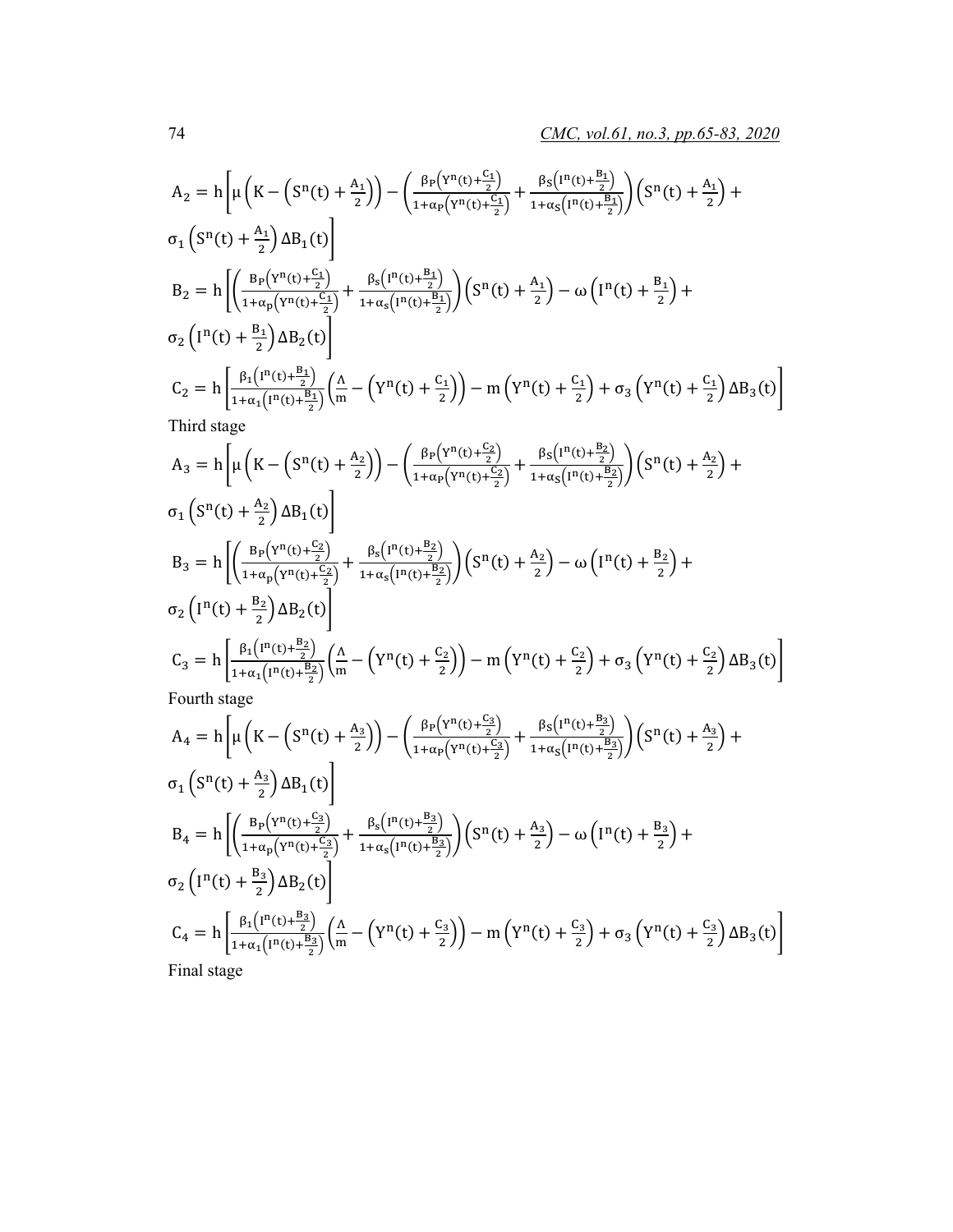$$
S^{n+1}(t) = S^{n}(t) + \frac{1}{6}[A_{1} + 2A_{2} + 2A_{3} + A_{4}]
$$
  
\n
$$
I^{n+1}(t) = I^{n}(t) + \frac{1}{6}[B_{1} + 2B_{2} + 2B_{3} + B_{4}]
$$
  
\n
$$
Y^{n+1}(t) = Y^{n}(t) + \frac{1}{6}[C_{1} + 2C_{2} + 2C_{3} + C_{4}]
$$
\n(6)

where h is time step size.



**Figure 4:** (a) Susceptible plants at  $h = 0.1$  for DFE (b) Susceptible plants at  $h = 4$  for DFE **(c)** Infected insect vectors at  $h = 0.1$  for EE **(d)** Infected insect vectors at  $h = 4$  for EE

## *3.2.3 Stochastic NSFD system*

The given model (4) could be written as follows [Raza, Arif and Rafiq (2019); Raza, Arif, Rafiq et al. (2019); Arif, Raza, Rafiq et al. (2019, 2019)]: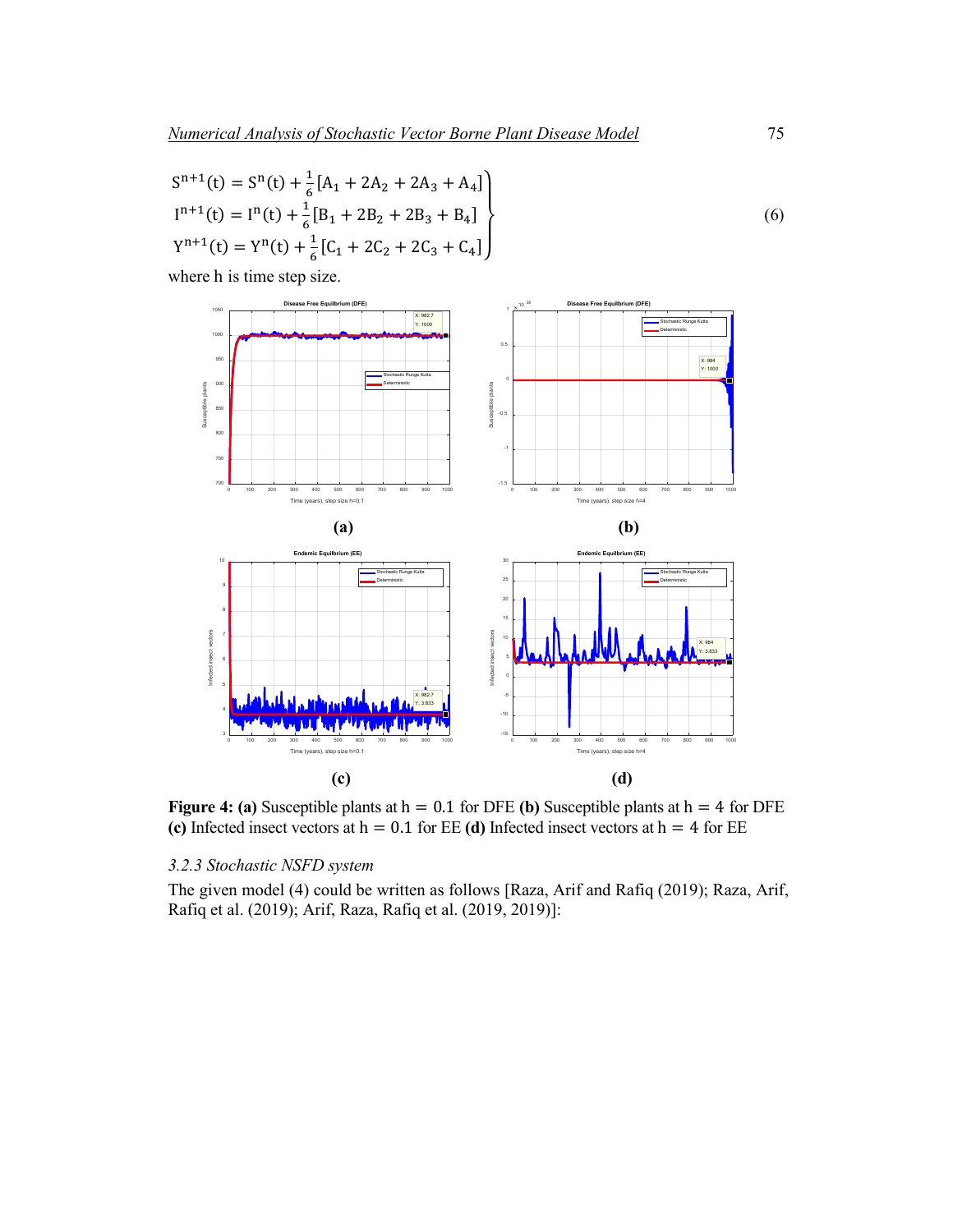(7)

$$
\begin{array}{l} S^{n+1}(t)=\frac{S^{n}(t)+h\mu K+h\sigma_{1}S^{n}(t)\Delta B_{1}(t)}{1+h\mu+h\left(\frac{\beta_{P}Y^{n}(t)}{1+\alpha_{P}Y^{n}(t)}+\frac{\beta_{S}I^{n}(t)}{1+\alpha_{S}I^{n}(t)}\right)}\\ \\ I^{n+1}(t)=\frac{I^{n}(t)+h\left(\frac{\beta_{P}Y^{n}(t)}{1+\alpha_{P}Y^{n}(t)}+\frac{\beta_{S}I^{n}(t)}{1+\alpha_{S}I^{n}(t)}\right)S^{n}(t)+h\sigma_{2}I^{n}(t)\Delta B_{2}(t)}{1+h\omega}\\ \\ Y^{n+1}(t)=\frac{Y^{n}(t)+h\frac{\beta_{1}I^{n}(t)}{1+\alpha_{1}I^{n}(t)}\left(\frac{\Lambda}{m}\right)+h\sigma_{3}Y^{n}(t)\Delta B_{3}(t)}{1+h\left(\frac{\beta_{1}I^{n}(t)}{1+\alpha_{1}I^{n}(t)}+m\right)}\\ \end{array}
$$

where "h" is time step size.

## *3.2.4 Stability analysis*

We consider the following as:

$$
F = \frac{S(t) + h\mu K + h\sigma_1 S(t)\Delta B_1(t)}{1 + h\mu + \frac{h\beta pY(t)}{1 + \alpha pY(t)} + \frac{h\beta sI(t)}{1 + \alpha sI(t)}}
$$
  
\n
$$
G = \frac{I(t) + h\left(\frac{\beta pY(t)S(t)}{1 + \alpha pY(t)} + \frac{\beta sI(t)S(t)}{1 + \alpha sI(t)}\right) + h\sigma_2 I(t)\Delta B_2(t)}{1 + h\omega}
$$
  
\n
$$
H = \frac{Y(t) + \frac{h\beta_1 I(t)\Delta}{(1 + \alpha_1 I(t))m} + h\sigma_3 Y(t)\Delta B_3(t)}{1 + \frac{h\beta_1 I(t)}{1 + \alpha_1 I(t)} + h m}
$$

We define, The Jacobian matrix J as follows:

$$
J = \begin{bmatrix} \frac{\partial F}{\partial S(t)} & \frac{\partial F}{\partial I(t)} & \frac{\partial F}{\partial Y(t)} \\ \frac{\partial G}{\partial S(t)} & \frac{\partial G}{\partial I(t)} & \frac{\partial G}{\partial Y(t)} \\ \frac{\partial H}{\partial S(t)} & \frac{\partial H}{\partial I(t)} & \frac{\partial H}{\partial Y(t)} \end{bmatrix}
$$

where,  
\n
$$
\frac{\partial F}{\partial S(t)} = \frac{1 + h\sigma_1 \Delta B_1(t)}{1 + h\mu + \frac{h\beta_P Y(t)}{1 + \alpha_P Y(t)} + \frac{h\beta_S I(t)}{1 + \alpha_S I(t)}} , \quad \frac{\partial F}{\partial I(t)} = -\frac{\left( S(t) + h\mu K + h\sigma_1 S(t) \Delta B_1(t) \right) \frac{h\beta_S}{(1 + \alpha_S I(t))} }{\left( 1 + h\mu + \frac{h\beta_P Y(t)}{1 + \alpha_P Y(t)} + \frac{h\beta_S I(t)}{1 + \alpha_S I(t)} \right)^2} \text{ and}
$$
\n
$$
\frac{\partial F}{\partial Y(t)} = -\frac{\left( S(t) + h\mu K + h\sigma_1 S(t) \Delta B_1(t) \right) \frac{h\beta_P}{(1 + \alpha_P S(t))}}{\left( 1 + h\mu + \frac{h\beta_P Y(t)}{1 + \alpha_S I(t)} + \frac{h\beta_S I(t)}{1 + \alpha_S I(t)} \right)^2} \cdot \frac{\partial G}{\partial S(t)} = \frac{h\left( \frac{\beta_P Y(t)}{1 + \alpha_P Y(t)} + \frac{\beta_S I(t)}{1 + \alpha_S I(t)} \right)}{1 + h\omega},
$$
\n
$$
\frac{\partial G}{\partial I(t)} = \frac{1 + hS(t) \left[ \frac{\beta_S}{(1 + \alpha_S I(t))^2} \right] + h\sigma_2 \Delta B_2(t)}{1 + h\omega} \text{ and } \frac{\partial G}{\partial Y(t)} = \frac{hS(t) \beta_P}{\left( 1 + \alpha_P Y(t) \right)^2 (1 + h\omega)}.
$$
\n
$$
\frac{\partial H}{\partial S(t)} = 0 \,, \quad \frac{\partial H}{\partial I(t)} = \frac{\left( 1 + \frac{h\beta_I I(t)}{1 + \alpha_I I(t)} + h\omega \right) \frac{h\Lambda}{m} \left[ \frac{\beta_I}{(1 + \alpha_I I(t))^2} \right] - \left[ Y(t) + \frac{h\beta_I I(t)}{(1 + \alpha_I I(t))^m} + h\sigma_3 Y(t) \Delta B_3(t) \right] \left[ \frac{h\beta_I}{(1 + \alpha_I I(t))^2} \right]}{\left( 1 + \frac{h\beta_I I(t)}{1 + \alpha_I I(t)} + h\omega \right)^2} \text{ and}
$$
\n
$$
\frac{\partial H}{\partial Y(t)} = \frac
$$

By using the disease-free equilibrium  $D_1 = (K, 0, 0)$  we have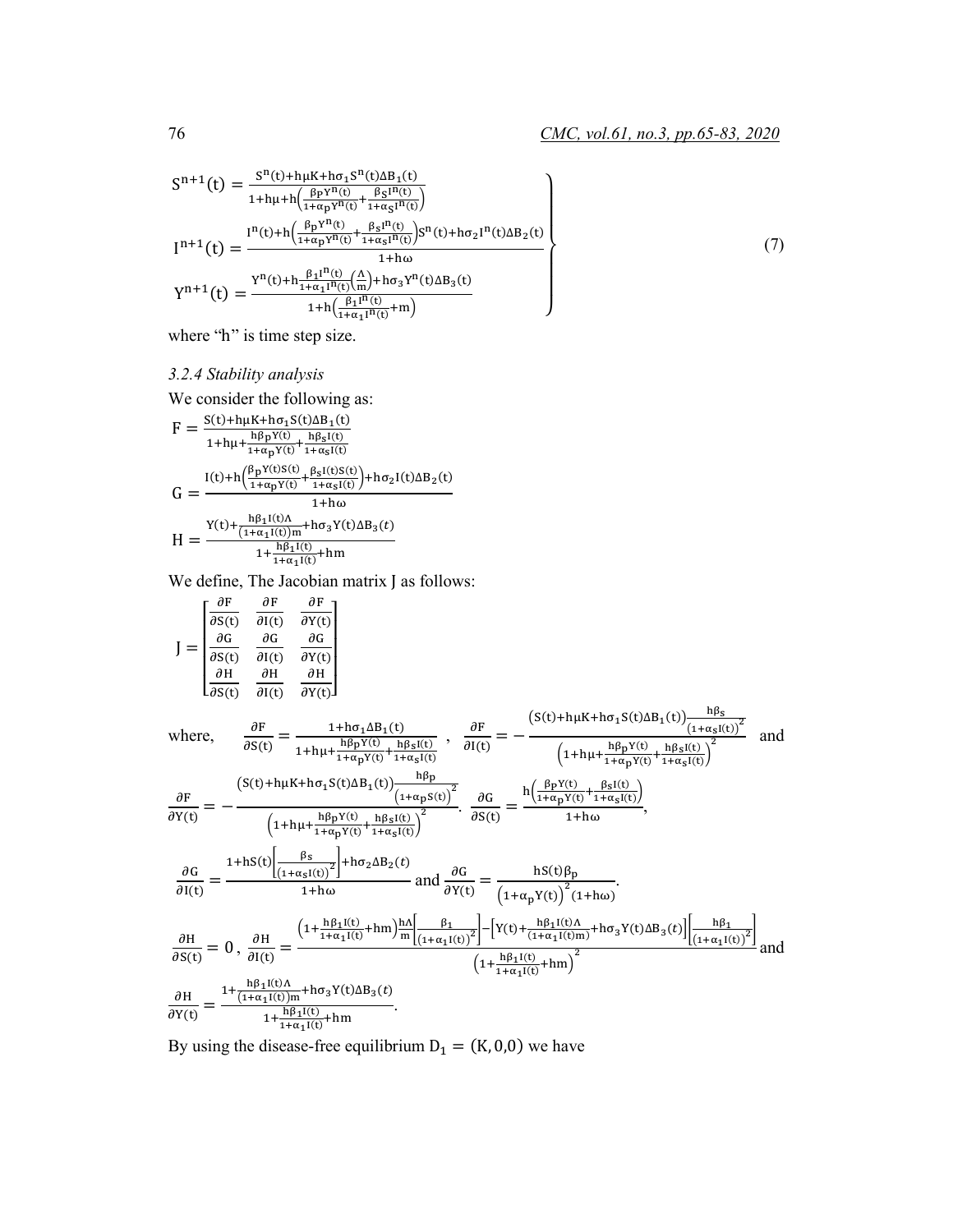|                | $[1 + h\sigma_1\Delta B_1(t)]$ | $Kh\beta_s(1+h\mu+h\sigma_1\Delta B_1(t))$ | $hK\beta_{p(1+h\mu+h\sigma_1\Delta B_1(t))}$ |
|----------------|--------------------------------|--------------------------------------------|----------------------------------------------|
| $J(K, 0, 0)$ = | $1 + h\mu$                     | $(1 + h\mu)^2$                             | $(1 + h\mu)^2$                               |
|                |                                | $1 + hK\beta_s + h\sigma_2\Delta B_2(t)$   | $hK\beta_p$                                  |
|                |                                | $1 + h\omega$                              | $1 + h\omega$                                |
|                |                                | $h \Lambda \beta_1$                        | $1 + h\sigma_3\Delta B_3(t)$                 |
|                |                                | $m(1+hm)$                                  | $1+hm$                                       |

The eigen value of Jacobean matrix as follows:

$$
\lambda_1 = \frac{1 + h\sigma_1 \Delta B_1(t)}{1 + h\mu} < 1,
$$

because, the perturbations as  $\sigma_1$ ,  $\sigma_2$  and  $\sigma_3$  are small noise disturbances with Brownian motions  $B_j(t)$ , (j = 1,2,3) in each compartment of plant model. So, each stochastic term  $\sigma_i$ . (j = 1,2,3) <  $\mu$ , where the parameter  $\mu$  is the natural birth rate of plants [Shi, Zhao and Tang (2014)].

$$
J=\begin{bmatrix} \frac{1+hK\beta_S+h\sigma_2\Delta B_2(t)}{1+h\omega} & \frac{hK\beta_P}{1+h\omega} \\ \frac{h\Lambda\beta_1}{m(1+hm)} & \frac{1+h\sigma_3\Delta B_3(t)}{1+hm} \end{bmatrix}\!.
$$

 $P_1$  = Trace of Jacobean matrix.

$$
P_2
$$
 = Determinant of Jacobean matrix.

$$
P_1 = \frac{1 + hK\beta_s + h\sigma_2 \Delta B_2(t)}{1 + h\omega} + \frac{1 + h\sigma_3 \Delta B_3(t)}{1 + h m}.
$$
  
\n
$$
P_2 = \frac{(1 + hK\beta_s + h\sigma_2 \Delta B_2(t))(1 + h\sigma_3 \Delta B_3(t))}{(1 + h\omega)(1 + h m)} - \frac{h^2 K\Lambda \beta_1 \beta_K}{m(1 + h\omega)(1 + h m)}.
$$

## *3.2.5 Lemma*

The given equation $\lambda^2$  –  $P_1\lambda$  +  $P_2$  = 0,  $|\lambda_i|$  < 1, i = 1, 2; if and only if subsequent situations are satisfied [Brauer and Chavez (2001)]:

(i) 
$$
1 + P_1 + P_2 > 0
$$
  
\n(ii)  $1 - P_1 + P_2 > 0$   
\n(iii)  $P_2 < 1$ .

$$
\begin{array}{llll} (i). & 1 + P_1 + P_2 > 0 \\ \therefore & 1 > 0 \ , P_1 > 0 \ , To \ prove \ P_2 > 0. \\ & \Rightarrow \frac{(1 + hK\beta_S + h\sigma_2\Delta B_2)(1 + h\sigma_3\Delta B_3)}{(1 + h\omega)(1 + hm)} - \frac{h^2K\Delta\beta_1\beta_K}{m(1 + h\omega)(1 + hm)} > 0. \\ & \Rightarrow \frac{(1 + hK\beta_S + h\sigma_2\Delta B_2)(1 + h\sigma_3\Delta B_3)}{(1 + h\omega)(1 + hm)} > \frac{h^2K\Delta\beta_1\beta_K}{m(1 + h\omega)(1 + hm)} \\ & \Rightarrow m + mh\sigma_3\Delta B_3 + mhK\beta_S + mh^2K\beta_S\sigma_3\Delta B_3 + mh\sigma_2\Delta B_2 + mh^2\sigma_2\sigma_3\Delta B_2\Delta B_3 > h^2K\Delta\beta_1\beta_k. \\ & \Rightarrow h^2\left[K\Delta\beta_1\beta_k - mK\beta_S\sigma_3\Delta B_3 - m\sigma_2\sigma_3\Delta B_2\Delta B_3\right] - h[m\sigma_2\Delta B_2 + mK\beta_S + m\sigma_3\Delta B_3] < m\\ & \Rightarrow h^2 - h\frac{[m\sigma_2\Delta B_2 + mK\beta_S + m\sigma_3\Delta B_3]}{[K\Delta\beta_1\beta_k - mK\beta_S\sigma_3\Delta B_3 - m\sigma_2\sigma_3\Delta B_2\Delta B_3]} < \frac{m}{[K\Delta\beta_1\beta_k - mK\beta_S\sigma_3\Delta B_3 - m\sigma_2\sigma_3\Delta B_2\Delta B_3]}. \end{array}
$$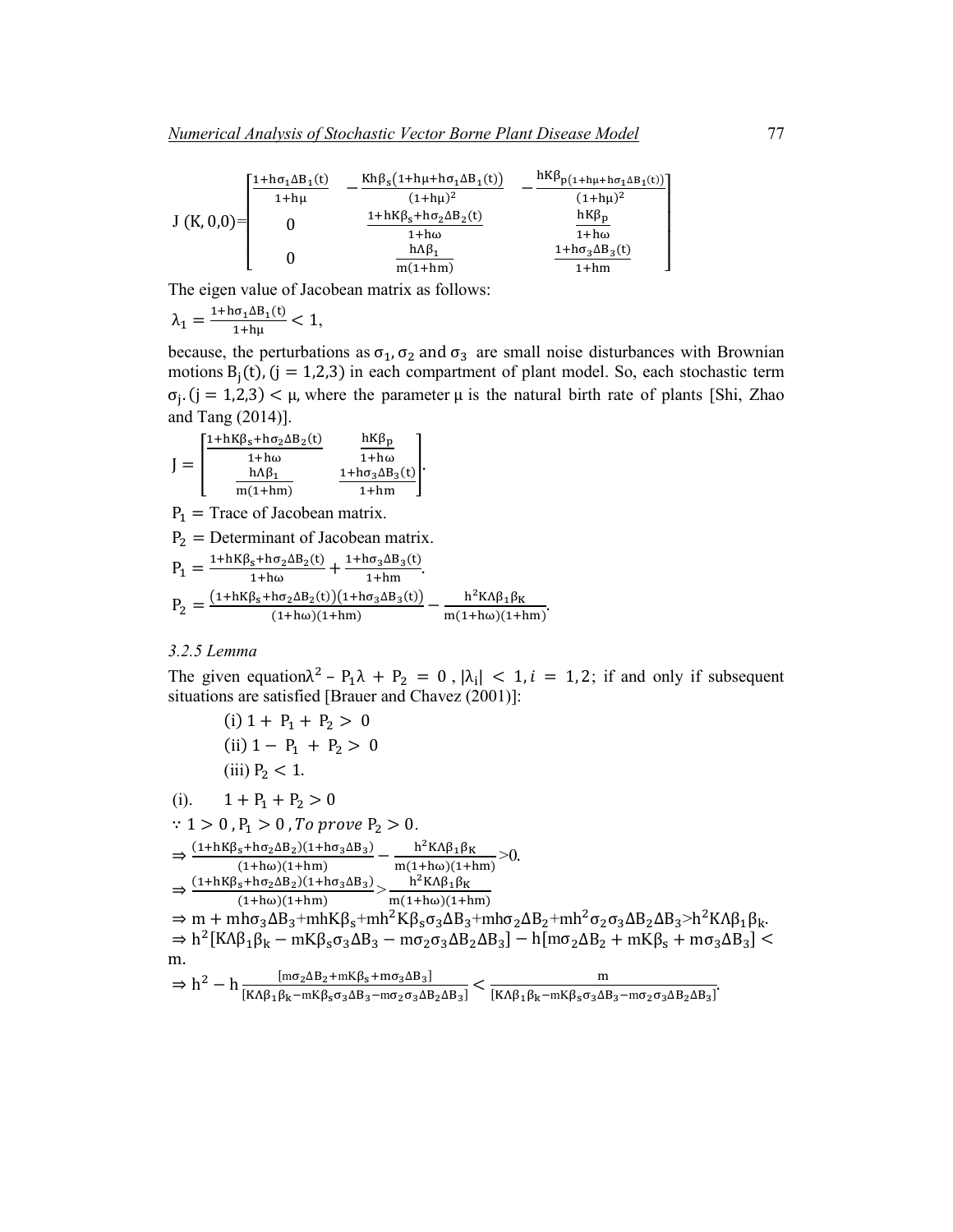$$
\Rightarrow (h)2 - 2(h)2 (π)2 - 2(h)2 (πα2AB2 + mKβ3 + mβ3α3B2 + mβ3 + mβ3α3B2 + mβ3 + mβ3α3B2 + mβ3 + mβ3α3B2 + mβ3 + mβ3α3B2 + mβ3 + mβ3α3B3 + mβ3α3B3 + mβ3α3B3 + mβ3α3B3 + mβ3α3B3 + mβ3α3B3 + mβ3α3B3 + mβ3α3B3 + mβ3α3B3 + mβ3α3B3 + mβ3α3B3 + mβ3α3B3 + mβ3α3B3 + mβ3α3B3 + mβ3α3B3 + mβ3α3B3 + mβ3α3B3 + mβ3α3B3} = h]2 
$$
+ \left[\frac{mα_2\Delta B_2}{1 + hα} + \frac{1}{hα_2\Delta B_2}\right] 2 + \left[\frac{1}{2(k\Delta B_2)kB_2}\right] 2 + 1 + hα3\Delta B_2
$$
$$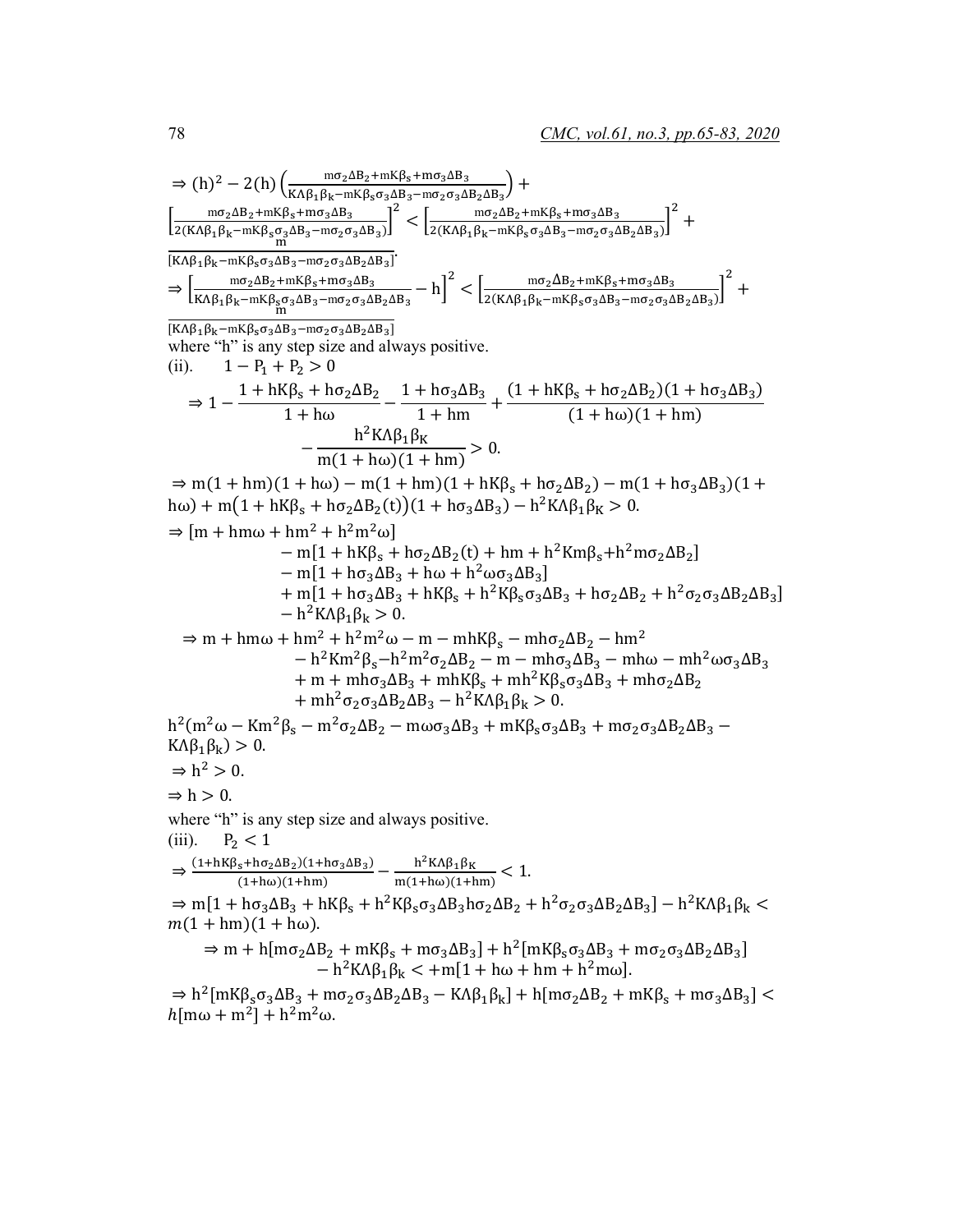

This condition is always valid [Shi, Zhao and Tang (2014)] So, the suggested frame work of stochastic nonstandard finite difference system is linearizable about the equilibria of the model.

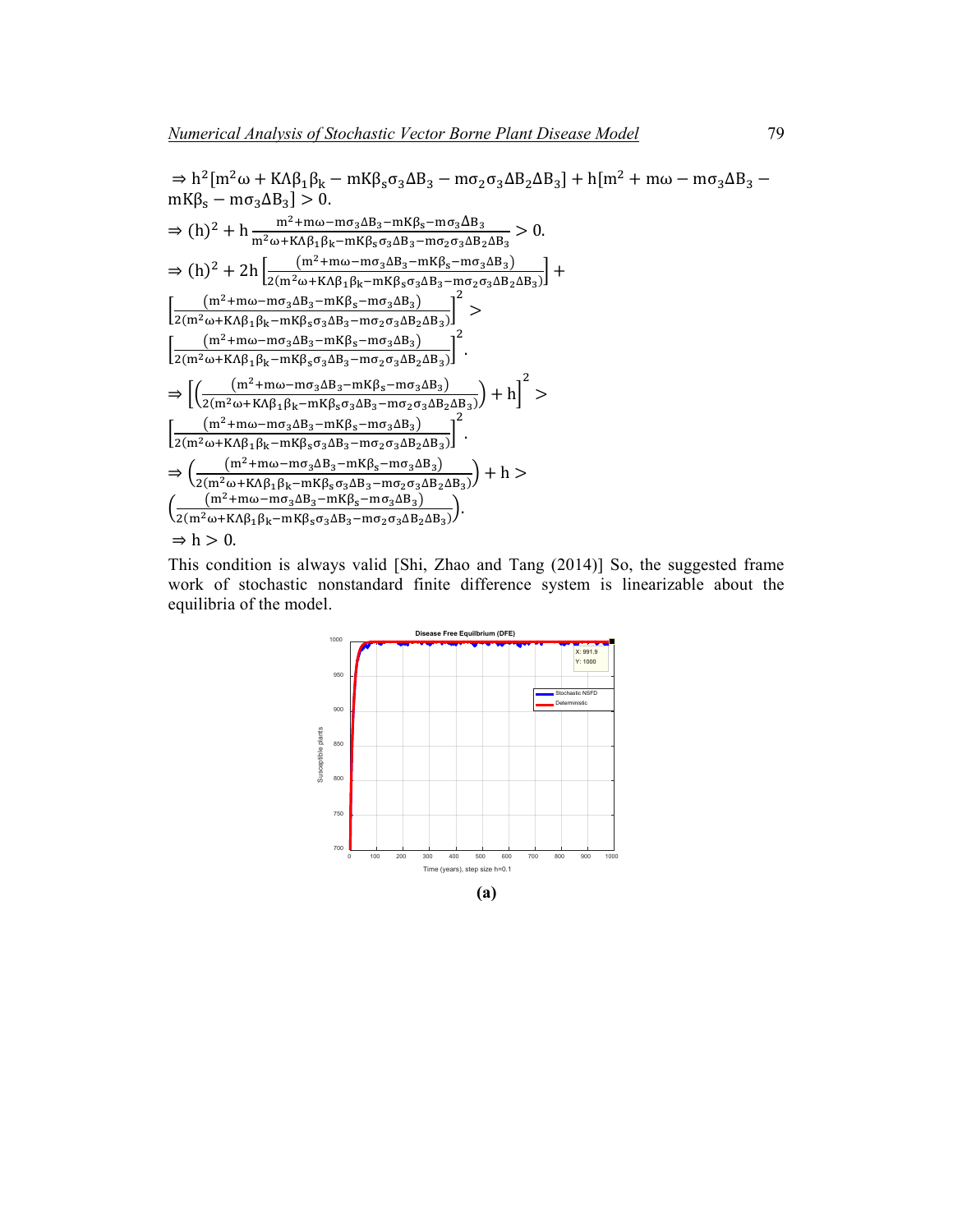

**Figure 5: (a)** Susceptible plants at h = 0.1 for DFE **(b)** Susceptible plants at h = 100 for DFE **(c)** Infected insect vectors at h = 0.1 for EE **(d)** Infected insect vectors at h = 100 for EE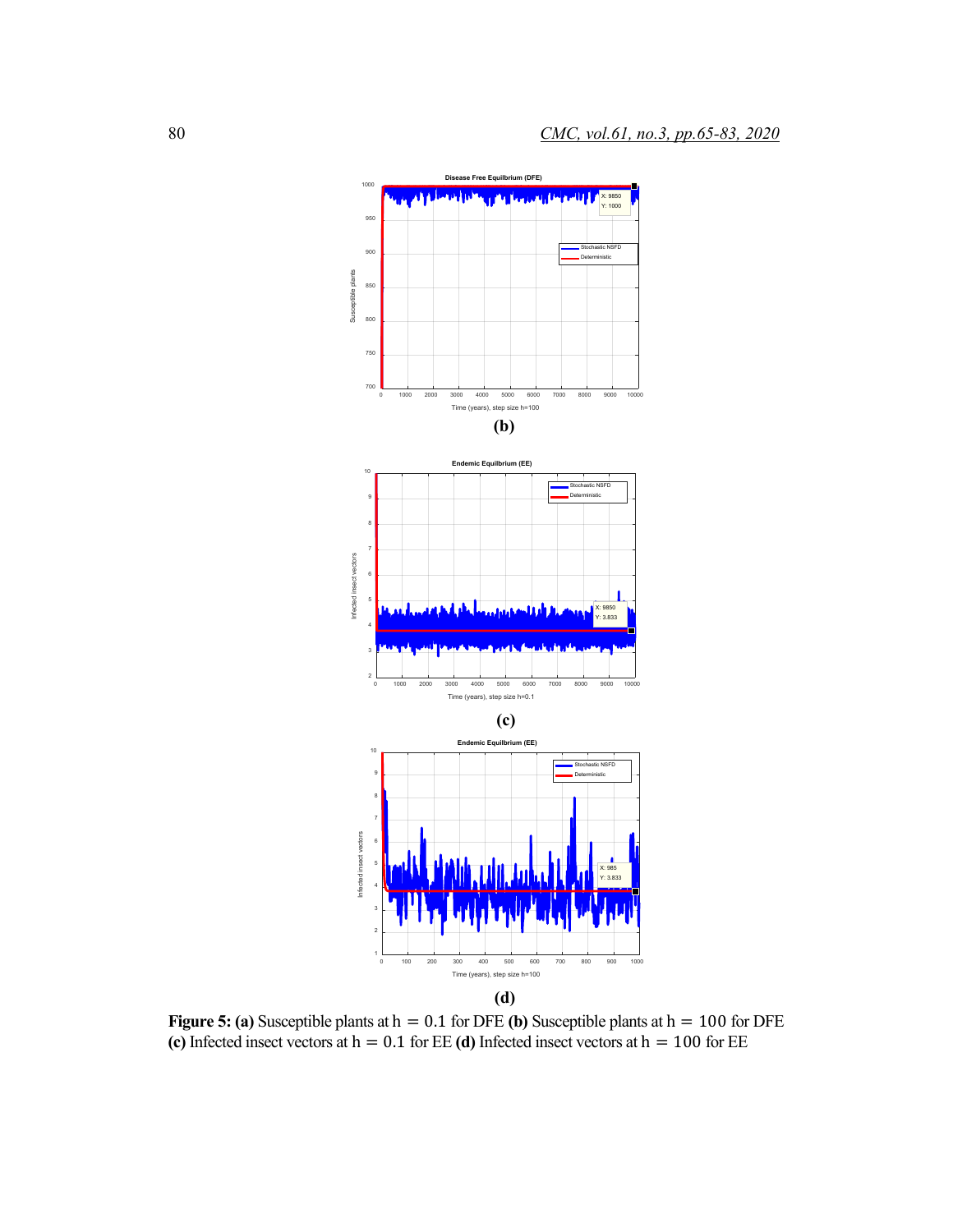### **4 Results and discussion**

The euler maruyama system meets the factual steady states of the plant model as exposed in Fig. 2. Consequently for any time step size, Euler Maryuama system fails to work and shows unboundeness and negativity of solution.

In Fig. 3, the stochastic euler system meets the factual steady states of the plant model. But, in certain values of data proved to be negativity and unboundednes of model.

In Fig. 4, the stochastic runge kutta system converges the factual steady states of the plant model. But, in certain values of data proved to be negativity and unboundednes of model. Finally the above mentioned systems fails for any time step size. Henceforth, the stochastic systems do not preserving the continuous structure of model.

Our claim stochastic NSFD system works for any time step size and adpoted all the dynamical properties of model presented in Mickens et al. [Mickens (1994); Mickens  $(2005)$ ] as shown in Fig. 5.

#### **5 Conclusion and future framework**

We can conclude that deterministic analysis of plant model is less reliable methodology as related to stochastic analysis of plant model. When the time step size is very small then the explicit numerical systems behave well but there is the probability that it may diverge at some particular values of time step size, also the fundamental properties of continuous dynamical system may be loosed.

In the stochastic framework, circumscribed by Mickens et al. [Mickens (1994, 2005, 2005)] the imperative properties such as dynamical consistency and positivity are conserved by stochastic NSFD.

Our keen interest in the future will be to apply the stochastic NSFD system to sophisticated stochastic diffusion and stochastic delay epidemic models. Furthermore, the recommended numerical analysis of this work may be used to enhance the fractional order dynamical system [Baleanu, Jajarmi, Bonyah et al. (2018); Jajarmi and Baleanu (2018); Singh, Kumar and Baleanu (2019)].

**Declaration of Conflicting Interests:** The author(s) declared no potential conflicts of interest concerning the research, authorship, and publication of this article.

**Acknowledgement:** The authors are grateful to Vice-Chancellor, Air University, Islamabad for providing an excellent research environment and facilities. The first author thanks Prince Sultan University for supporting this paper through the research group Nonlinear Analysis Methods in Applied Mathematics (NAMAM), group number RG-DES-2017-01-17.

#### **References**

**Allen, E.** (2007): *Modeling with Ito Stochastic Differential Equations*. Springer Dordrecht, Netherlands.

**Allen, E. J.; Allen, L. J. S.; Arciniega, A.; Greenwood, P. E.** (2008): Construction of equivalent stochastic differential equation models. *Stochastic Analysis and Applications*,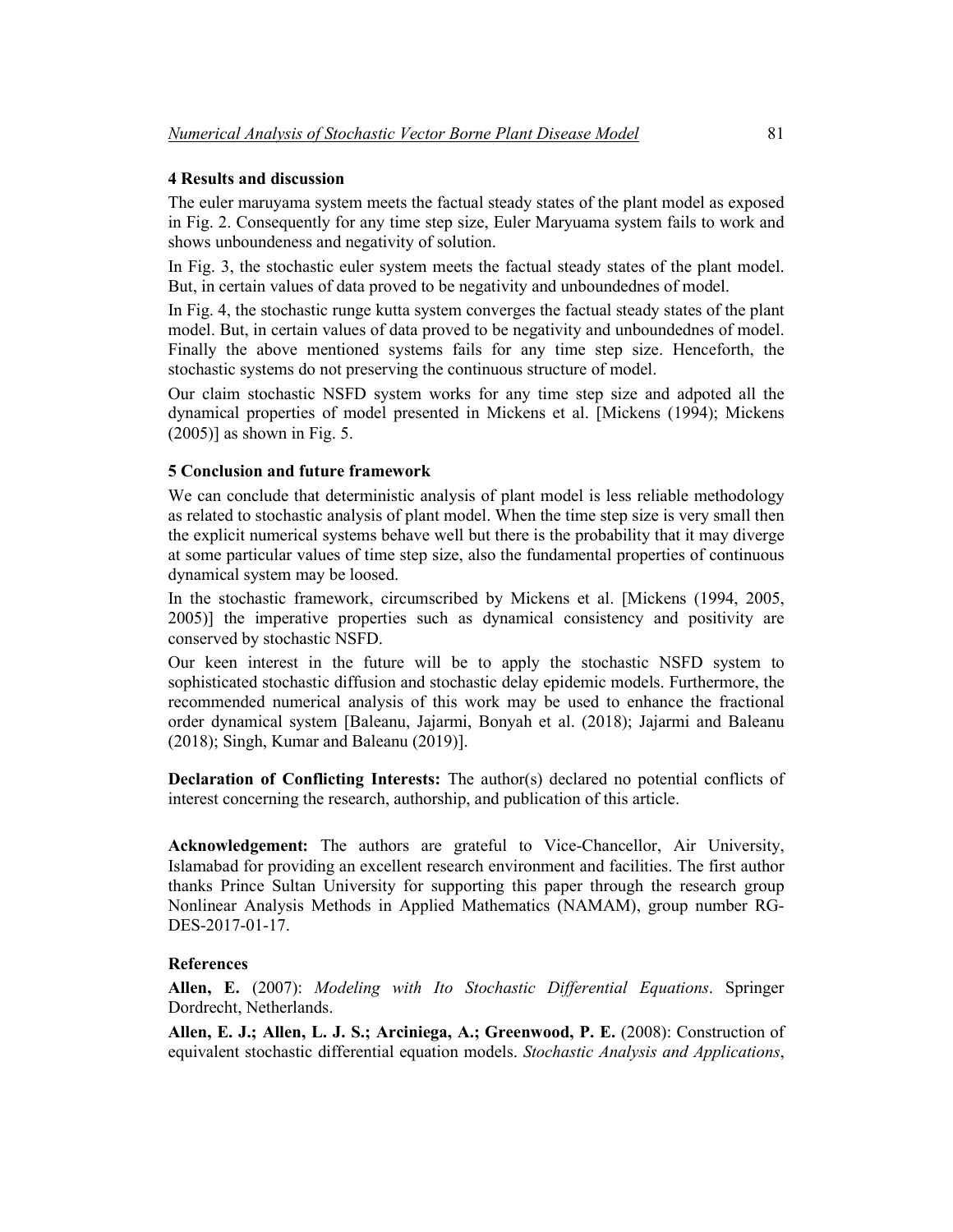vol. 26, no. 2, pp. 274-297.

**Allen, L. J.; Burgin, A.** (2000): Comparison of deterministic and stochastic sis and sir models in discrete time. *Mathematical Biosciences*, vol. 163, no. 1, pp. 1-33.

**Arif, M. S.; Raza, A.; Rafiq, M.; Bibi, M.** (2019): A reliable numerical analysis for stochastic hepatitis B virus epidemic model with the migration effect. *Iranian Journal of Science and Technology, Transaction A*, vol. 43, no. 5, pp. 2477-2492.

**Arif, M. S.; Raza, A.; Rafiq, M.; Bibi, M.; Fayyaz, R. et al.** (2019): A reliable stochastic numerical analysis for typhoid fever incorporating with protection against fever. *Computers, Materials and Continua*, vol. 59, no. 3, pp. 787-804.

**Baleanu, D.; Jajarmi, A.; Bonyah, E.; Hajipour, M.** (2018): New aspects of poor nutrition in the life cycle within the fractional calculus. *Advances in Difference Equations*, vol. 18, no. 230, pp. 1684-1698.

**Bayram, M.; Partal, T.; Buyukoz, G. O.** (2018): Numerical methods for simulation of stochastic differential equations. *Advances in Difference Equations*, vol. 17, no. 5, pp. 1466-1476.

**Blum, A.; Bresson, M.; Zahid, A.; Gattgin, I. T.; Driouich, A. et al.** (2018): Verticillium wilt on fiber flax symptoms and pathogen development in planta. *APS Journals*, vol. 102, no. 12, pp. 2421-2429.

**Brauer, F.; Chavez, C. C.** (2001): *Mathematical Models in Population Biology and Epidemiology*. Springer, New York.

**Cai, L.; Li, X. Z.** (2010): Global analysis of a vector-host epidemic model with nonlinear incidences. *Applied Mathematics and Computation*, vol. 217, no. 7, pp. 3531-3541.

**Cresson, J.; Pierret, F.** (2014): Nonstandard finite difference scheme preserving dynamical properties. *Journal of Computational and Applied mathematics*, vol. 303, no. 1, pp. 15-30.

**Cunniffe, N. J.; Gilligan, C. A.** (2011): A theoretical framework for biological control of soil-borne plant pathogens: identifying effective strategies. *Journal of Theoretical. Biology*, vol. 278, no. 1. pp. 32-43.

**Grilli, M. P.; Holt, J.** (2000): Vector feeding period variability in epidemiological models of persistent plant viruses. *Ecological. Modelling*, vol. 126, no. 1, pp. 49-57.

**Jajarmi, A.; Baleanu, D.** (2018): A new fractional analysis on the interaction of hiv with CD4+T-cells. *Chaos, Solitons & Fractals*, vol. 113, no. 1, pp. 221-229.

**Jeger, M. J.; Holt, J.; Bosch, F. V. D.; Madden, I. V.** (2004): Epidemiology of insecttransmitted plant viruses: modelling disease dynamics and control interventions. *Physiological Entomology*, vol. 29, no. 3, pp. 291-304.

Jeger, M. J.; Madden, L. V.; Bosch, F. V. D. (2009): The effect of transmission route on plant virus epidemic development and disease control. *Journal of Theoretical Biology*, vol. 258, no. 2, pp. 198-207.

**Keeling, M. J.; Rohani, P.** (2008): *Modeling Infectious Diseases in Humans and Animals*. Princeton University Press, Princeton.

**Madden, L. V.; Jeger, M. J.; Bosch, F. V. D.** (2000): A theoretical assessment of the